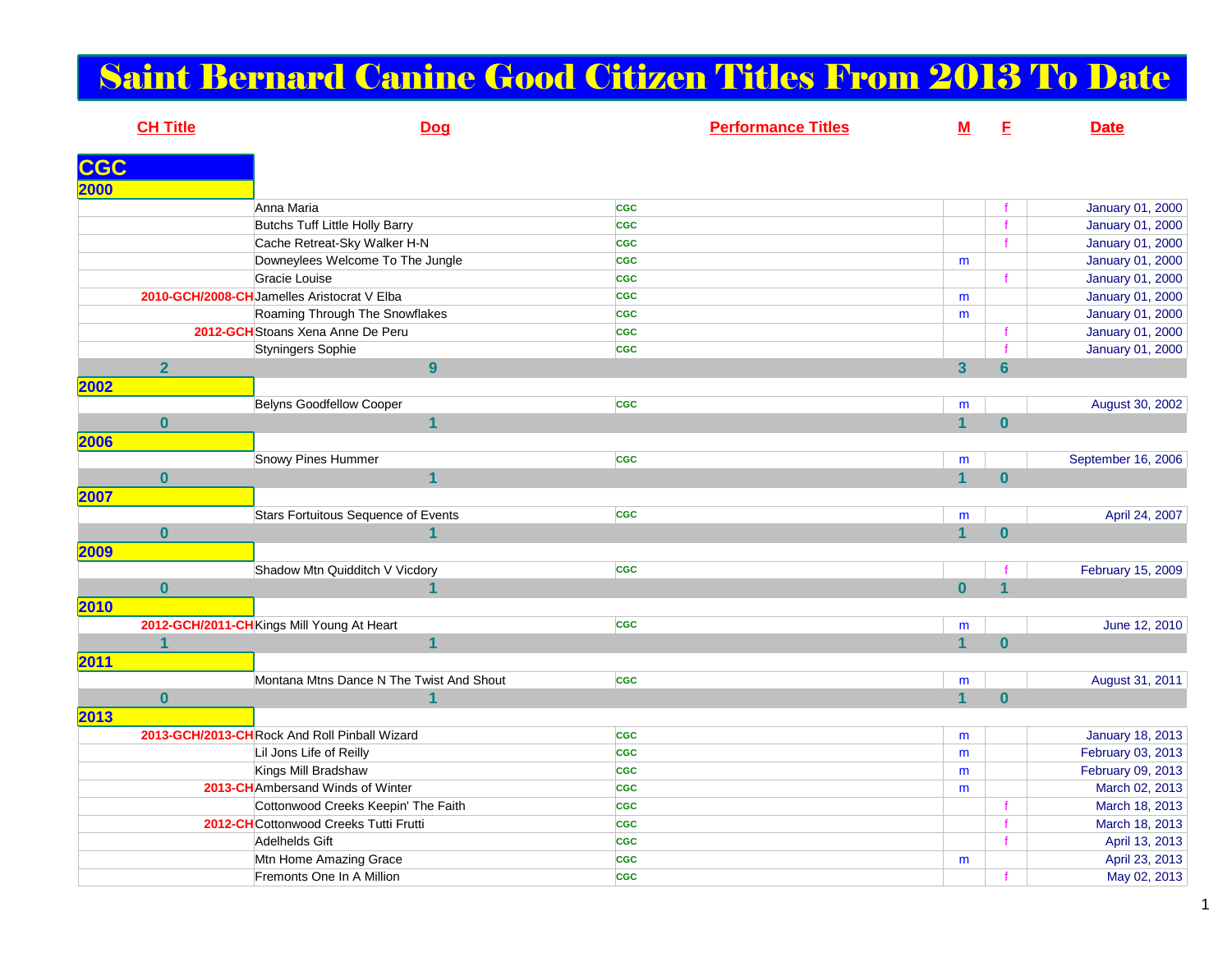| <b>CH Title</b> | Dog                                            | <b>Performance Titles</b> | <u>M</u> | E. | <b>Date</b>             |
|-----------------|------------------------------------------------|---------------------------|----------|----|-------------------------|
|                 | 2011-CHLasquites HRH Walter                    | <b>CGC</b>                | m        |    | May 04, 2013            |
|                 | St Coley Novembers Blessing                    | <b>CGC</b>                | m        |    | May 07, 2013            |
|                 | 2013-CH Szajdas Neverending Story              | <b>CGC</b>                | m        |    | May 14, 2013            |
|                 | Cottonwood Creeks Family Tradition             | <b>CGC</b>                |          |    | June 03, 2013           |
|                 | Cottonwood Creeks Rock Your World              | <b>CGC</b>                | m        |    | June 03, 2013           |
|                 | Simia of Fadora                                | <b>CGC</b>                |          |    | June 06, 2013           |
|                 | Tiamo Smoothing Things Over                    | <b>CGC</b>                | m        |    | June 13, 2013           |
|                 | 3g's Huck Finley                               | <b>CGC</b>                | m        |    | June 18, 2013           |
|                 | 2013-CH Pinevalleysaints Rock N' Roll Sadie    | <b>CGC</b>                |          |    | June 20, 2013           |
|                 | Starbrites Pandora V Beech Hill                | <b>CGC</b>                |          |    | June 25, 2013           |
|                 | 2013-CH Starbrites Roma V Beech Hill           | <b>CGC</b>                |          |    | June 25, 2013           |
|                 | Cache Retreat Justan Alpine Mornin             | <b>CGC</b>                |          |    | June 26, 2013           |
|                 | Very Du Grand St. Bernard                      | <b>CGC</b>                |          |    | June 29, 2013           |
|                 | Martin Doby Phineas Mcfly                      | <b>CGC</b>                | m        |    | July 07, 2013           |
|                 | Troopers Brother Minor Tank                    | <b>CGC</b>                | m        |    | July 07, 2013           |
|                 | Lasquites Yuma R Kachina Doll                  | <b>CGC</b>                |          |    | July 09, 2013           |
|                 | Magnus Pipes Vegas                             | <b>CGC</b>                | m        |    | August 11, 2013         |
|                 | Blue Collars Lite My Fire Sadie                | <b>CGC</b>                |          |    | August 15, 2013         |
|                 | 2013-CH Yukons Hogans Bernard                  | <b>CGC</b>                | m        |    | August 16, 2013         |
|                 | Cache Retreat Silly Undefinable Man            | <b>CGC</b>                | m        |    | August 22, 2013         |
|                 | 2013-CH Lasquites May of Denver                | <b>CGC</b>                |          |    | August 24, 2013         |
|                 | Lasquites Xantana V Lorenzo                    | <b>CGC</b>                |          |    | August 24, 2013         |
|                 | Country Haven Cleopatra V Kings Row            | <b>CGC</b>                |          |    | August 28, 2013         |
|                 | Manns Friar Tuck Vitale                        | <b>CGC</b>                | m        |    | August 31, 2013         |
|                 | Manns Wild Rose                                | <b>CGC</b>                |          |    | August 31, 2013         |
|                 | Lord Tonka Von Joslyn-Berner                   | <b>CGC</b>                | m        |    | September 08, 2013      |
|                 | Cache Retreat Atlas World On His Shoulders     | <b>CGC</b>                | m        |    | September 25, 2013      |
|                 | Pevas Titan Hyperian The High One              | <b>CGC</b>                | m        |    | September 25, 2013      |
|                 | Summerlands Road to Varsity                    | <b>CGC</b>                |          |    | September 25, 2013      |
|                 | 2012-CH Swisstars Cadance                      | <b>CGC</b>                |          |    | September 25, 2013      |
|                 | Nebos Jenna V Arrowhead                        | <b>CGC</b>                |          |    | October 05, 2013        |
|                 | World Tops Miss Moneypenney                    | <b>CGC</b>                |          |    | October 17, 2013        |
|                 | Dun-Z Oops I Did It Again                      | <b>CGC</b>                | m        |    | October 22, 2013        |
|                 | 2010-GCH/2010-CH Sandrimars April Ice V Revilo | <b>CGC</b>                |          |    | October 26, 2013        |
|                 | Jeul Kreeks A Rockstar For Vicdory             | <b>CGC</b>                |          |    | October 28, 2013        |
|                 | Summerlyns Surpreme Tonka Tank                 | <b>CGC</b>                | m        |    | November 02, 2013       |
|                 | Country Havens Zeus of Kings Row               | <b>CGC</b>                | m        |    | November 03, 2013       |
|                 | Kingston James Mufasa                          | <b>CGC</b>                | m        |    | November 22, 2013       |
|                 | Cache Retreat Friendly Ghost                   | <b>CGC</b>                |          |    | December 01, 2013       |
|                 | Derosiers Cooperstown                          | <b>CGC</b>                | m        |    | December 12, 2013       |
|                 | Stoans Annaleese De Lux                        | <b>CGC</b>                |          |    | December 15, 2013       |
| 11              | 50                                             |                           | 25       | 25 |                         |
| 2014            |                                                |                           |          |    |                         |
|                 | Annie Maria                                    | <b>CGC</b>                |          |    | <b>January 18, 2014</b> |
|                 | Stoans Abigale De Lux                          | <b>CGC</b>                |          |    | <b>January 18, 2014</b> |
|                 |                                                |                           |          |    |                         |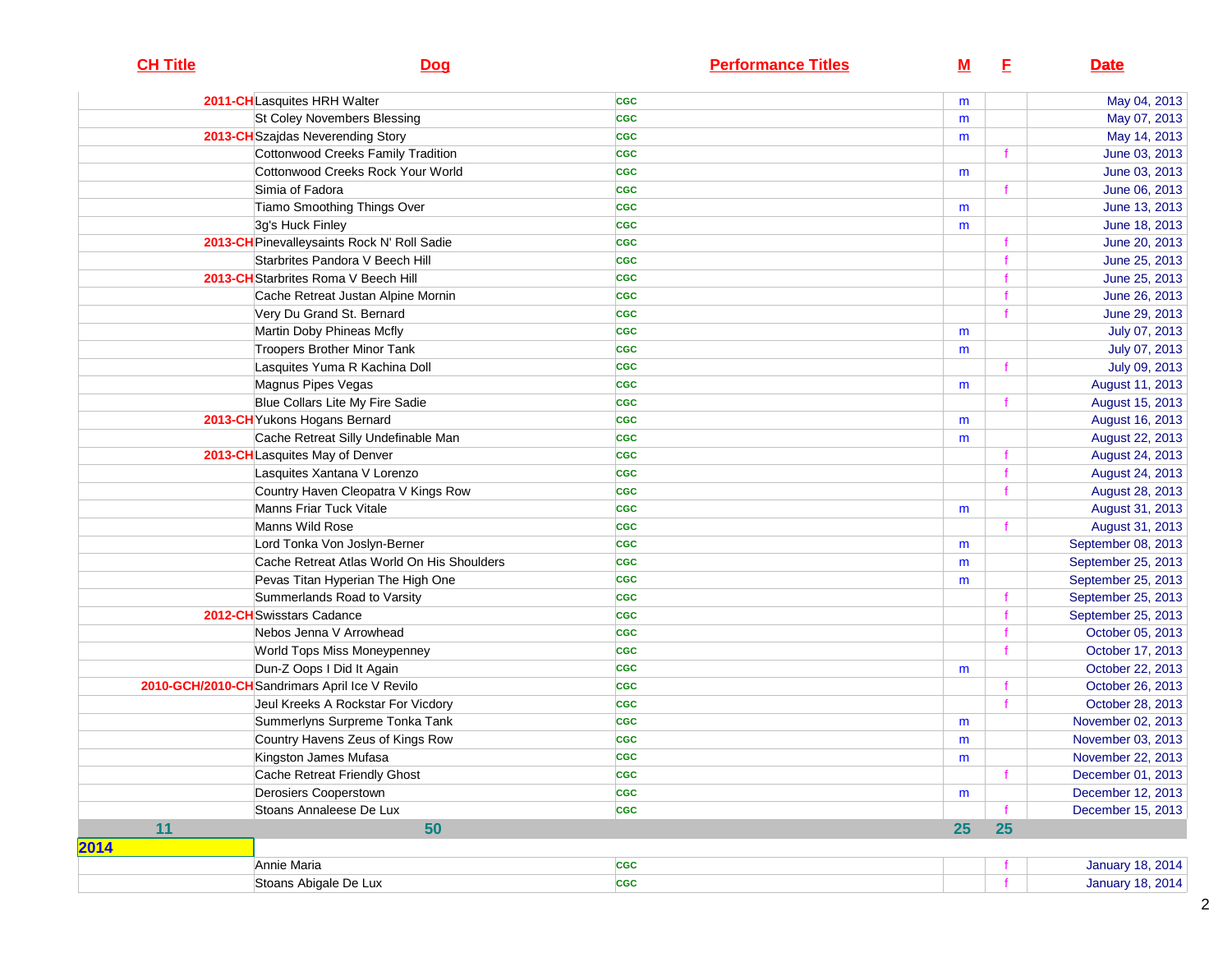| <b>CH Title</b>                | <b>Dog</b>                                     | <b>Performance Titles</b> | $M$ | E            | <b>Date</b>              |
|--------------------------------|------------------------------------------------|---------------------------|-----|--------------|--------------------------|
|                                | Beowoff                                        | <b>CGC</b>                | m   |              | <b>January 21, 2014</b>  |
|                                | <b>Blue Collars Mischief Maker</b>             | <b>CGC</b>                |     | $\mathbf f$  | <b>January 26, 2014</b>  |
|                                | 2010-CH Mammoth Sts Dora The Explorer          | <b>CGC</b>                |     |              | February 10, 2014        |
|                                | Stoans Annie De Lux                            | <b>CGC</b>                |     | $\mathbf f$  | February 15, 2014        |
| 2012-GCH/2012-CHAksalas Peyton |                                                | <b>CGC</b>                | m   |              | <b>February 16, 2014</b> |
|                                | Snowy Pines Tundra                             | <b>CGC</b>                |     |              | February 20, 2014        |
|                                | Northgates Minna                               | <b>CGC</b>                |     |              | March 12, 2014           |
|                                | Country Havens Tally Ho To Kings Row           | <b>CGC</b>                |     |              | March 16, 2014           |
|                                | Jamelles Baron Von Trapp                       | <b>CGC</b>                | m   |              | March 22, 2014           |
|                                | Lasquites Edward V Kasper                      | <b>CGC</b>                | m   |              | March 30, 2014           |
|                                | <b>Watsons Toby</b>                            | <b>CGC</b>                | m   |              | April 13, 2014           |
|                                | Wrenna Luna Plair                              | <b>CGC</b>                |     |              | April 13, 2014           |
|                                | Mahoganys Go Your Own Way                      | <b>CGC</b>                |     | $\mathbf f$  | April 21, 2014           |
|                                | 2012-GCH/2012-CH Belle Isles Cookie V Cretan   | <b>CGC</b>                | m   |              | April 22, 2014           |
|                                | Royal Treasures Smallhaus Layla                | <b>CGC</b>                |     |              | May 17, 2014             |
|                                | Sylvans Mountain Bluebird                      | <b>CGC</b>                |     |              | June 05, 2014            |
|                                | Slatons Blinded By Gizis Lite                  | <b>CGC</b>                | m   |              | June 08, 2014            |
|                                | Slatons Brighest Lite                          | <b>CGC</b>                | m   |              | June 08, 2014            |
|                                | <b>Blue Collars Lebowski</b>                   | <b>CGC</b>                | m   |              | June 20, 2014            |
|                                | George Bailey Vanuiter                         | <b>CGC</b>                | m   |              | June 22, 2014            |
|                                | 2016-CH Kings Mill Hemie of Fuzzy Bear         | <b>CGC</b>                |     |              | June 22, 2014            |
|                                | Starstrucks Sophie                             | <b>CGC</b>                |     |              | June 27, 2014            |
|                                | Shelbys Cobra Namesake                         | <b>CGC</b>                |     |              | July 02, 2014            |
|                                | 2016-CH Skyviews Masqurade                     | <b>CGC</b>                |     | $\mathbf f$  | August 02, 2014          |
|                                | Stoans Boeing of Xoli                          | <b>CGC</b>                | m   |              | August 12, 2014          |
|                                | Nana Darling Hankins                           | <b>CGC</b>                |     |              | August 14, 2014          |
|                                | 2013-CH Big Mack Loves Le Phaires Bruno        | <b>CGC</b>                | m   |              | August 16, 2014          |
|                                | Big Mack Loves Le Phaires Madison              | <b>CGC</b>                |     |              | August 16, 2014          |
|                                | Stoans Ballyhoo of Xoli                        | <b>CGC</b>                |     | f            | August 17, 2014          |
|                                | Lasquites Jumpin' Jack Flash                   | <b>CGC</b>                | m   |              | August 18, 2014          |
|                                | Daisy Mae Carey                                | <b>CGC</b>                |     |              | August 23, 2014          |
|                                | 2015-CH Who Dats Baron La Croix                | <b>CGC</b>                | m   |              | September 14, 2014       |
|                                | Southern Stars Tobby Jack Alexander            | <b>CGC</b>                | m   |              | September 17, 2014       |
|                                | Molly Mae III                                  | <b>CGC</b>                |     | f.           | September 30, 2014       |
|                                | Mount Hood Auberon Smallhaus Gibson            | <b>CGC</b>                | m   |              | October 22, 2014         |
|                                | Jj's Jbears Watching Over Me                   | <b>CGC</b>                | m   |              | October 27, 2014         |
|                                | Empty Keg Nordogs Amadeus V Vivacious Veracity | <b>CGC</b>                | m   |              | November 01, 2014        |
|                                | Wintercrest Adam Twelve                        | CGC                       | m   |              | November 01, 2014        |
|                                | Jamelles Ulysses S Grant                       | CGC                       | m   |              | November 08, 2014        |
|                                | Beech Hills Azusa                              | <b>CGC</b>                |     |              | November 15, 2014        |
|                                | Revilos Quintessential James P Sullivan        | <b>CGC</b>                | m   |              | November 22, 2014        |
|                                | Lookout Mountain Riley                         | <b>CGC</b>                |     |              | December 05, 2014        |
|                                | Summerlyns U R My Keb V Showme                 | <b>CGC</b>                |     | $\mathbf f$  | December 11, 2014        |
|                                | 3g's Princess Ivy                              | <b>CGC</b>                |     | $\mathbf{f}$ | December 17, 2014        |
| $\overline{7}$                 | 46                                             |                           | 21  | <b>25</b>    |                          |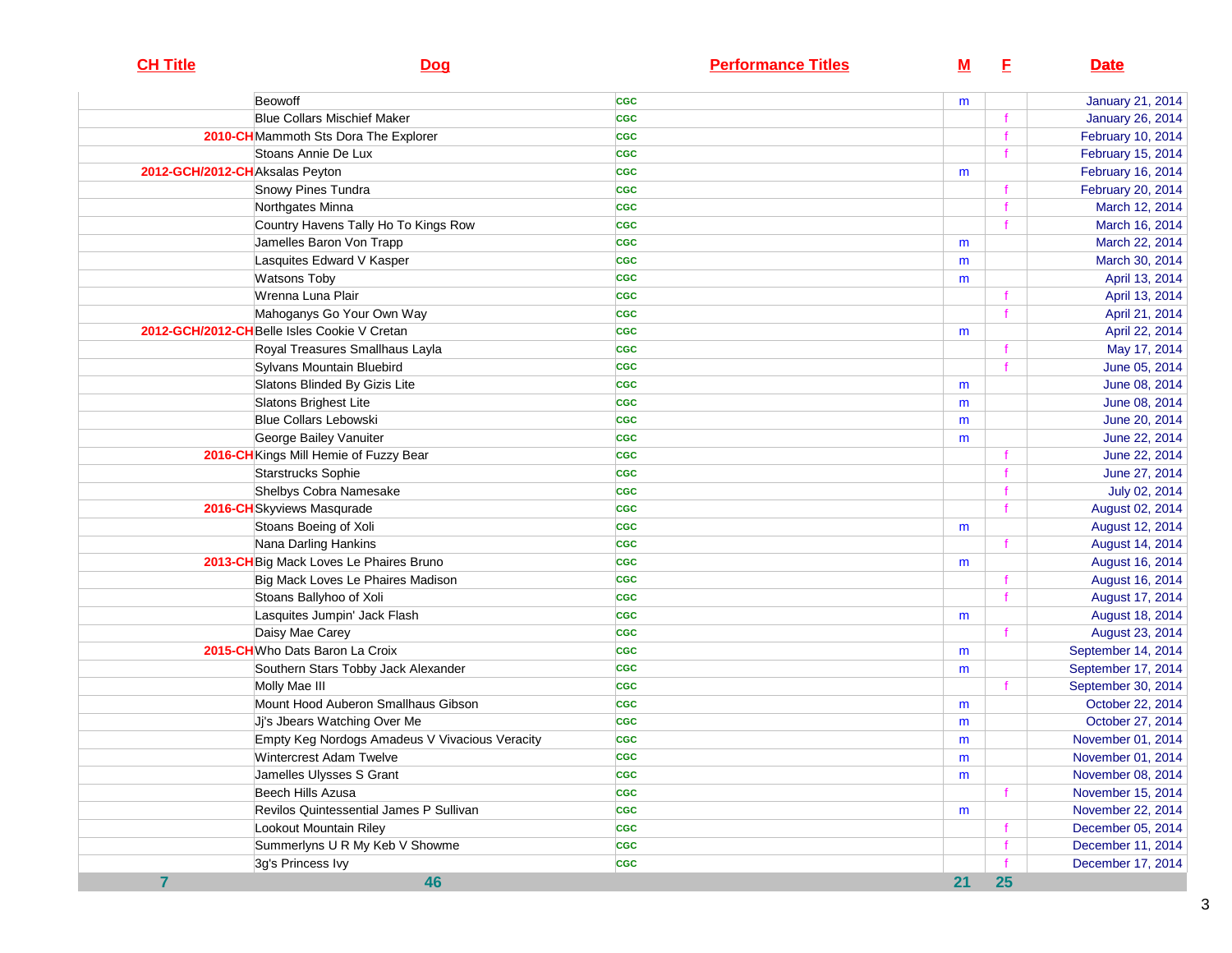## **CH Title**

## **Dog**

**Performance Titles** 

**<sup>F</sup> Date**

| 2015 |                                                   |            |    |             |                         |
|------|---------------------------------------------------|------------|----|-------------|-------------------------|
|      | Monkey II                                         | <b>CGC</b> | m  |             | January 03, 2015        |
|      | <b>Beau Chuckles</b>                              | <b>CGC</b> | m  |             | <b>January 23, 2015</b> |
|      | Thurston Howell 4th                               | <b>CGC</b> | m  |             | March 03, 2015          |
|      | Slatons Melts Your Heart                          | <b>CGC</b> | m  |             | March 04, 2015          |
|      | <b>Starlights Orions Cashy Comet</b>              | <b>CGC</b> | m  |             | March 17, 2015          |
|      | Blue Collars Once To Every Woman                  | <b>CGC</b> | m  |             | March 29, 2015          |
|      | Little Delilah                                    | <b>CGC</b> |    |             | March 31, 2015          |
|      | H.I.W. Jaguars Eagles Flight                      | <b>CGC</b> | m  |             | April 02, 2015          |
|      | Lasquites Kool Hand Luke                          | <b>CGC</b> | m  |             | April 12, 2015          |
|      | Brandau Ridge Takn A Walk Thru Ur Heart           | <b>CGC</b> |    |             | April 14, 2015          |
|      | Dublin St. Paul O'Sullivan                        | <b>CGC</b> | m  |             | May 09, 2015            |
|      | Caspian Minika Sashihara                          | <b>CGC</b> | m  |             | May 11, 2015            |
|      | Avalanche XIII                                    | <b>CGC</b> |    |             | May 30, 2015            |
|      | Ophies Meadow Von Duewerhaus                      | <b>CGC</b> |    | $\mathbf f$ | June 23, 2015           |
|      | Summerlyns Very Much A Lady                       | <b>CGC</b> |    |             | July 12, 2015           |
|      | 2014-GCH/2013-CH Sandrimars Buffett Rocks Revilo  | <b>CGC</b> | m  |             | July 18, 2015           |
|      | 2014-GCH/2014-CH Vicdorys Unleash The Dark Knight | <b>CGC</b> | m  |             | July 18, 2015           |
|      | West Winds Hero My Mag Haven Sent                 | <b>CGC</b> | m  |             | July 28, 2015           |
|      | West Winds Rockvalley Bronson                     | <b>CGC</b> | m  |             | July 28, 2015           |
|      | 2017-GCH/2016-CH Gliddens Yosminty Sam I Am       | <b>CGC</b> | m  |             | July 29, 2015           |
|      | 2014-CH Jamelles Music Man V Saundalin            | <b>CGC</b> | m  |             | August 05, 2015         |
|      | <b>Skyviews Hot Summer Nights</b>                 | <b>CGC</b> |    |             | August 08, 2015         |
|      | Skyviews Remember Me                              | <b>CGC</b> |    | f           | August 09, 2015         |
|      | Whitewater Ballroom Blitz Voyager                 | <b>CGC</b> | m  |             | August 19, 2015         |
|      | Archimedes                                        | <b>CGC</b> | m  |             | August 27, 2015         |
|      | Ruby Amore                                        | <b>CGC</b> |    |             | September 01, 2015      |
|      | <b>Clementine Bloch</b>                           | <b>CGC</b> |    |             | October 05, 2015        |
|      | Stella Fleury                                     | <b>CGC</b> |    |             | November 03, 2015       |
|      | <b>Charlotte Nelson</b>                           | <b>CGC</b> |    |             | November 09, 2015       |
|      | Slatons Ben Making Dreams Come True               | <b>CGC</b> | m  |             | November 18, 2015       |
|      | Woodcrest On A Slippery Slope Aspen               | <b>CGC</b> |    |             | November 18, 2015       |
|      | Kira Marino-Landry                                | <b>CGC</b> |    |             | November 22, 2015       |
|      | Kira Marino-Landry                                | <b>CGC</b> |    |             | November 22, 2015       |
|      | Auveron Vandervoort                               | <b>CGC</b> | m  |             | December 26, 2015       |
|      | Sir Carson of Kramer Manor                        | <b>CGC</b> | m  |             | December 29, 2015       |
|      | 4<br>35                                           |            | 21 | 14          |                         |
| 2016 |                                                   |            |    |             |                         |
|      | Large Paw Nika For Brandauridge                   | <b>CGC</b> |    |             | <b>January 16, 2016</b> |
|      | <b>2016-CH</b> Belle Isles Precious V Hecca       | <b>CGC</b> |    |             | <b>January 18, 2016</b> |
|      | Nerthus Queen Isabella                            | <b>CGC</b> |    |             | February 24, 2016       |
|      | Solstice Marino-Landry                            | <b>CGC</b> |    | f           | March 14, 2016          |
|      | Bernoulli Cern Zuzich                             | <b>CGC</b> | m  |             | March 17, 2016          |
|      | Kimber Rose Jolley                                | <b>CGC</b> |    |             | March 22, 2016          |
|      | Beech Hills Arlington                             | <b>CGC</b> | m  |             | April 03, 2016          |
|      |                                                   |            |    |             |                         |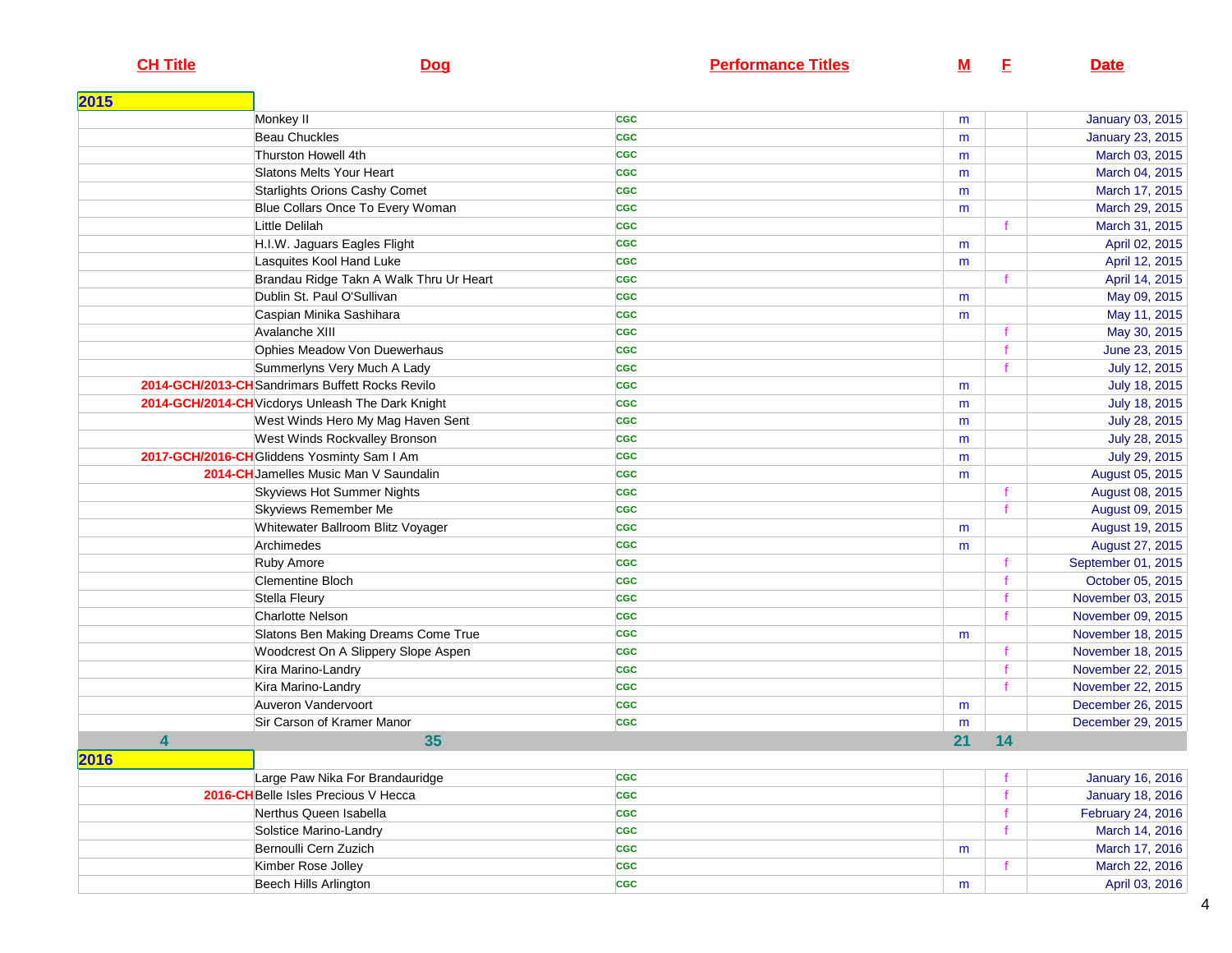| <b>CH Title</b> | <b>Dog</b>                                    | <b>Performance Titles</b> | <u>M</u> | E.          | <b>Date</b>             |
|-----------------|-----------------------------------------------|---------------------------|----------|-------------|-------------------------|
|                 | Skyviews Montana Miss Tuff Enough             | <b>CGC</b>                |          |             | April 05, 2016          |
|                 | Cooper Moose Jolley                           | <b>CGC</b>                | m        |             | April 19, 2016          |
|                 | Slatons Sir Barclay of Aldershoot             | <b>CGC</b>                | m        |             | April 20, 2016          |
|                 | Rainiers Half Note                            | <b>CGC</b>                |          |             | May 21, 2016            |
|                 | Rosie XXV                                     | <b>CGC</b>                |          |             | May 25, 2016            |
|                 | Hercules Melvin Edelman                       | <b>CGC</b>                | m        |             | May 27, 2016            |
|                 | <b>Cretans Bastian</b>                        | <b>CGC</b>                | m        |             | June 02, 2016           |
|                 | Beech Hills Dubai                             | <b>CGC</b>                |          |             | June 27, 2016           |
|                 | Beech Hills Durham                            | <b>CGC</b>                | m        |             | June 27, 2016           |
|                 | Nana of Neverland                             | <b>CGC</b>                |          | f           | July 07, 2016           |
|                 | Slatons Life In The Fast Lane                 | <b>CGC</b>                | m        |             | July 20, 2016           |
|                 | Lasquites Ulysses V Denman                    | <b>CGC</b>                | m        |             | July 22, 2016           |
|                 | Lasquites Username Is Dexter                  | <b>CGC</b>                | m        |             | July 22, 2016           |
|                 | 2015-GCH Stoans Cow Boy of Windshadows        | <b>CGC</b>                | m        |             | July 22, 2016           |
|                 | 2016-CH Shadow Mtn Zenobia Von Ravensberg     | <b>CGC</b>                | m        |             | July 24, 2016           |
|                 | 2011-GCH Vicdorys Pretty In Pink Diamonds     | <b>CGC</b>                |          |             | July 24, 2016           |
|                 | Slatons Cinderella                            | <b>CGC</b>                |          |             | July 27, 2016           |
|                 | Aspen XI                                      | <b>CGC</b>                |          |             | August 06, 2016         |
|                 | Manns Precious Ruby                           | <b>CGC</b>                |          |             | September 03, 2016      |
|                 | Manns Wild Pebbles                            | <b>CGC</b>                |          |             | September 03, 2016      |
|                 | Godsgift Athena Larena V Amazing Saints       | <b>CGC</b>                |          |             | September 04, 2016      |
|                 | Godsgift Cassandra Di V Black River           | <b>CGC</b>                |          |             | September 04, 2016      |
|                 | Who Dats Mia of Richards Court                | <b>CGC</b>                |          |             | September 19, 2016      |
|                 | Once In A Blue Moon Luna                      | <b>CGC</b>                |          |             | September 24, 2016      |
|                 | 2015-CH Slatons Victoria Secret               | <b>CGC</b>                |          |             | October 01, 2016        |
|                 | 2017-GCH/2016-CH Starbrites Ellington V Cedar | <b>CGC</b>                | m        |             | October 07, 2016        |
|                 | Howe Ranch Grandmas Pearls                    | <b>CGC</b>                |          |             | October 09, 2016        |
|                 | Howe Ranch Vera Godonkin                      | <b>CGC</b>                |          |             | October 09, 2016        |
|                 | Holly Jolly Joy Fischetti                     | <b>CGC</b>                |          |             | October 26, 2016        |
|                 | Zoey Zeus J Fischetti                         | <b>CGC</b>                |          |             | October 26, 2016        |
|                 | Sophi II                                      | <b>CGC</b>                |          |             | November 02, 2016       |
|                 | 2014-CH Shadow Mtn Yankee Doodle              | <b>CGC</b>                | m        |             | November 05, 2016       |
|                 | Summerlyns Waylons No Cowboy                  | <b>CGC</b>                | m        |             | December 01, 2016       |
|                 | Lasquites Payson Po'Okela of Kris Kountry     | <b>CGC</b>                | m        |             | December 11, 2016       |
|                 | Who Dats Parish Odin                          | <b>CGC</b>                | m        |             | December 18, 2016       |
| 7               | 42                                            |                           | 17       | 25          |                         |
| 2017            |                                               |                           |          |             |                         |
|                 | Slatons Bringin' The Boom                     | <b>CGC</b>                | m        |             | January 04, 2017        |
|                 | Sandy Pits Desert Pebble                      | <b>CGC</b>                |          |             | January 09, 2017        |
|                 | Agostis Rufus                                 | <b>CGC</b>                | m        |             | <b>January 10, 2017</b> |
|                 | Hulk Landon                                   | <b>CGC</b>                |          |             | <b>January 10, 2017</b> |
|                 | Vicdorys Vixen                                | <b>CGC</b>                |          | $\mathbf f$ | <b>January 11, 2017</b> |
|                 | Murtaugh Sir Didymus                          | <b>CGC</b>                | m        |             | February 14, 2017       |
|                 | Jeul Kreeks Abel Is In The Garden of Vicdory  | <b>CGC</b>                |          |             | March 05, 2017          |
|                 | Howesound Saints Blu Skys                     | <b>CGC</b>                |          |             | March 20, 2017          |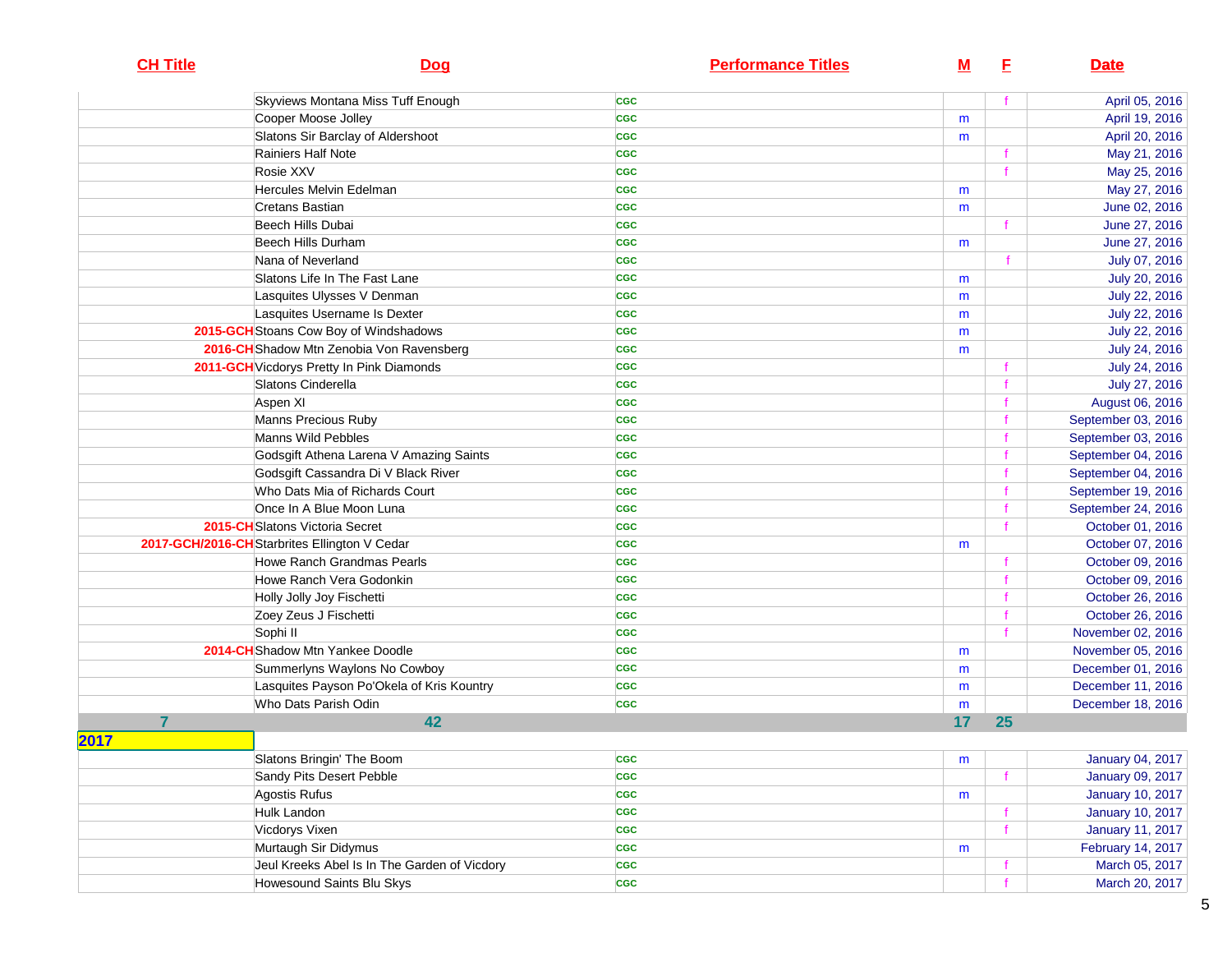| <b>CH Title</b> | Dog                                                  | <b>Performance Titles</b> | $\underline{\mathsf{M}}$ | E         | <b>Date</b>             |
|-----------------|------------------------------------------------------|---------------------------|--------------------------|-----------|-------------------------|
|                 | Beauregard Sampson Henry                             | <b>CGC</b>                | m                        |           | March 27, 2017          |
|                 | 2016-GCH/2015-CH Slatons Ticket To Ride              | <b>CGC</b>                | m                        |           | April 01, 2017          |
|                 | Thunder XXXVII                                       | <b>CGC</b>                | m                        |           | April 17, 2017          |
|                 | Shadow Mtn Blizzard Conditions V Hicountry           | <b>CGC</b>                |                          |           | April 26, 2017          |
|                 | 2016-GCH/2016-CH Empty Kegs Dumas Walker of Grissoms | <b>CGC</b>                | m                        |           | April 29, 2017          |
|                 | Jedi Rey of Jakku                                    | <b>CGC</b>                |                          | f.        | May 01, 2017            |
|                 | Roman Centurion Bernard Anderson                     | <b>CGC</b>                | m                        |           | May 04, 2017            |
|                 | Slatons Wouldn'T Miss A Meal                         | <b>CGC</b>                | m                        |           | May 10, 2017            |
|                 | Louie Frey Mathys                                    | <b>CGC</b>                | m                        |           | May 15, 2017            |
|                 | Titan Hal Van Stewart                                | <b>CGC</b>                | m                        |           | May 15, 2017            |
|                 | Gogo                                                 | <b>CGC</b>                | m                        |           | May 16, 2017            |
|                 | Sir Cooper of Watson                                 | <b>CGC</b>                | m                        |           | June 02, 2017           |
|                 | Tom And Dianne Smokie                                | <b>CGC</b>                | m                        |           | June 10, 2017           |
|                 | Bella Boo Godiva                                     | <b>CGC</b>                |                          |           | July 10, 2017           |
|                 | Gronk Magnam                                         | <b>CGC</b>                | m                        |           | July 10, 2017           |
|                 | Loal XVIII                                           | <b>CGC</b>                |                          |           | July 12, 2017           |
|                 | Ziva David Mankey                                    | <b>CGC</b>                |                          |           | July 12, 2017           |
|                 | Jack XXIII                                           | <b>CGC</b>                | m                        |           | July 19, 2017           |
|                 | Emma Jo Stewart                                      | <b>CGC</b>                |                          |           | July 23, 2017           |
|                 | <b>Oscar Charles</b>                                 | <b>CGC</b>                | m                        |           | July 26, 2017           |
|                 | George Tex Peckenpaugh                               | <b>CGC</b>                | m                        |           | August 04, 2017         |
|                 | Kris Kountry A League of Her Own V Orlando           | <b>CGC</b>                |                          |           | August 16, 2017         |
|                 | Mister Mickey Doodle                                 | <b>CGC</b>                | m                        |           | August 23, 2017         |
|                 | Heimers Head Over Heels                              | <b>CGC</b>                | m                        |           | September 16, 2017      |
|                 | Sir Bear of Waverly                                  | <b>CGC</b>                | m                        |           | September 17, 2017      |
|                 | Slatons Martial Art                                  | <b>CGC</b>                | m                        |           | September 19, 2017      |
|                 | Epic Saint Nikolaus                                  | <b>CGC</b>                | m                        |           | September 24, 2017      |
|                 | Sir Moby Prince of Whiles                            | <b>CGC</b>                | m                        |           | September 26, 2017      |
|                 | Canyons Alva V Boeing                                | <b>CGC</b>                |                          |           | October 17, 2017        |
|                 | Sweet Peas Maggie Moo                                | <b>CGC</b>                |                          |           | October 24, 2017        |
|                 | Nordogs Sweet Red Clover                             | <b>CGC</b>                |                          |           | November 03, 2017       |
|                 | Nordogs Wendy Together For So Long                   | <b>CGC</b>                |                          |           | November 03, 2017       |
|                 | Lucy Claiborne                                       | <b>CGC</b>                |                          |           | November 13, 2017       |
|                 | Nordogs Rebel Melody Muddlefoot                      | <b>CGC</b>                |                          |           | November 13, 2017       |
|                 | <b>Bishop Ezra</b>                                   | <b>CGC</b>                | m                        |           | December 09, 2017       |
|                 | Leia II                                              | <b>CGC</b>                |                          |           | December 19, 2017       |
|                 | Cornerstones Ice Princess Rosemary                   | <b>CGC</b>                |                          |           | December 28, 2017       |
| $\mathbf{2}$    | 45                                                   |                           | 25                       | <b>20</b> |                         |
| 2018            |                                                      |                           |                          |           |                         |
|                 | Harriss Gentle Giants Tank                           | <b>CGC</b>                | m                        |           | <b>January 10, 2018</b> |
|                 | 2018-GCH/2017-CHLasquites Xavier V Horace            | <b>CGC</b>                | m                        |           | <b>January 19, 2018</b> |
|                 | 2015-CH Brock Ranch Boogi Woogi Bogie                | <b>CGC</b>                | m                        |           | <b>January 20, 2018</b> |
|                 | Slatons U Lite Up My Life                            | <b>CGC</b>                |                          |           | January 28, 2018        |
|                 | Remi Neff                                            | <b>CGC</b>                |                          |           | February 20, 2018       |
|                 | Cherry Bonds (Royes)                                 | <b>CGC</b>                |                          |           | February 26, 2018       |
|                 |                                                      |                           |                          |           |                         |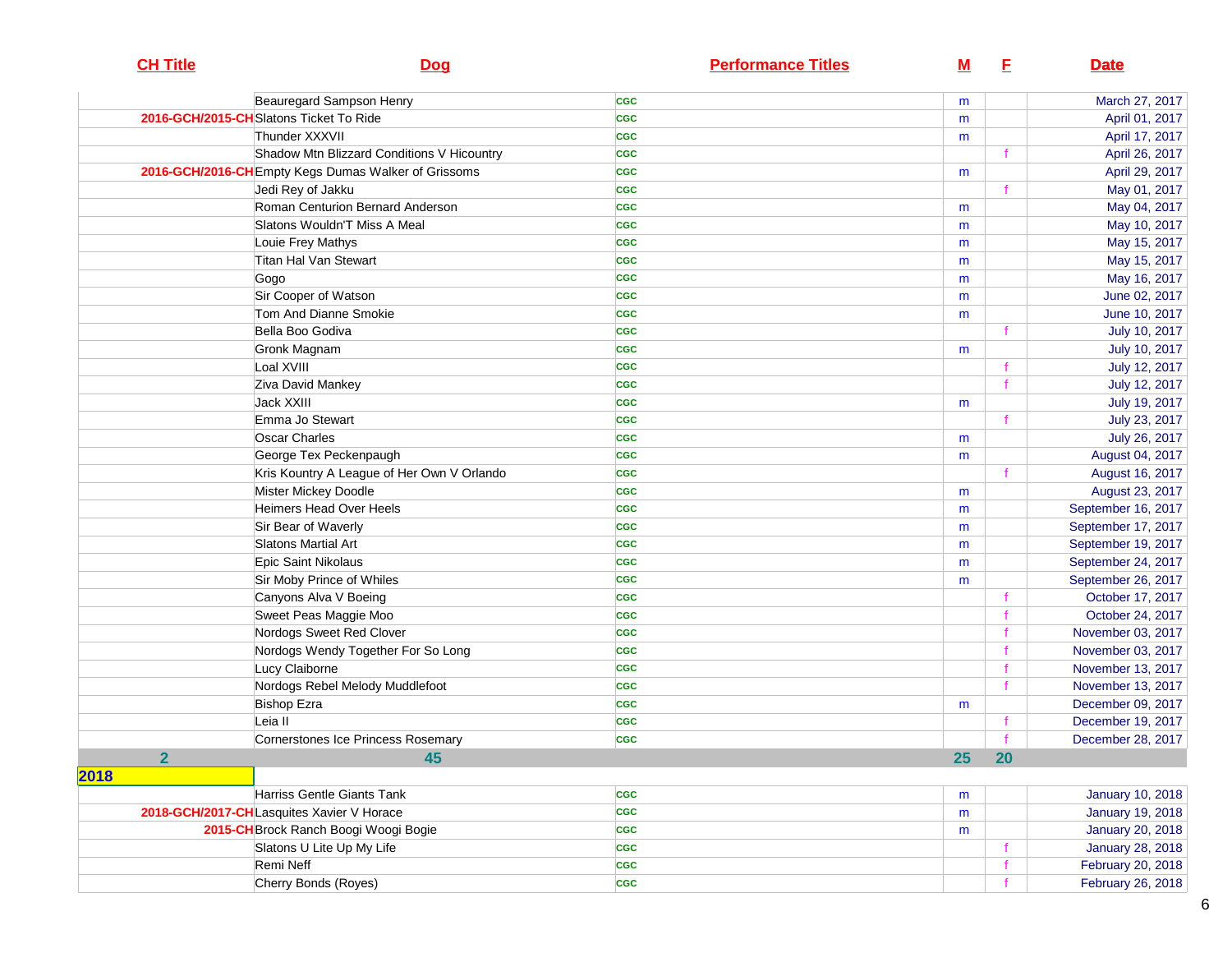| <b>CH Title</b> | <b>Dog</b>                                                                                   | <b>Performance Titles</b> | <u>M</u> | E           | <b>Date</b>                    |
|-----------------|----------------------------------------------------------------------------------------------|---------------------------|----------|-------------|--------------------------------|
|                 | Szajdas Drunk On You                                                                         | <b>CGC</b>                |          |             | March 03, 2018                 |
|                 | Lily Lovebug Liebman                                                                         | <b>CGC</b>                |          |             | March 12, 2018                 |
|                 | <b>Ryder Bonaventure</b>                                                                     | <b>CGC</b>                | m        |             | March 13, 2018                 |
|                 | Heavens Hercules                                                                             | <b>CGC</b>                | m        |             | March 17, 2018                 |
|                 | Swissmiss Shayna Snowflake                                                                   | <b>CGC</b>                |          |             | March 19, 2018                 |
|                 | Danny From Hay Creek                                                                         | <b>CGC</b>                |          |             | March 31, 2018                 |
|                 | Gracie Puls                                                                                  | <b>CGC</b>                |          |             | April 04, 2018                 |
|                 | <b>Gus Russell</b>                                                                           | <b>CGC</b>                | m        |             | April 14, 2018                 |
|                 | Alpine Adams Baron Two                                                                       | <b>CGC</b>                | m        |             | April 17, 2018                 |
|                 | <b>Slatons Sweet Secret</b>                                                                  | <b>CGC</b>                |          |             | April 17, 2018                 |
|                 | Abigail Rose IV                                                                              | <b>CGC</b>                |          |             | April 29, 2018                 |
|                 | Shadow Mtn Bringer of Light                                                                  | <b>CGC</b>                | m        |             | May 08, 2018                   |
|                 | Beech Hills Gala                                                                             | CGC                       |          |             | May 12, 2018                   |
|                 | Nikolai Chase                                                                                | <b>CGC</b>                | m        |             | May 12, 2018                   |
|                 | Desertwinds Ami x Orpheus                                                                    | <b>CGC</b>                |          |             | June 05, 2018                  |
|                 | Alpine Mtn Intriguing Trixie                                                                 | <b>CGC</b>                |          |             | June 06, 2018                  |
|                 | My Penny From Heaven                                                                         | <b>CGC</b>                |          |             | June 06, 2018                  |
|                 | Who Dats Moon Pie of Smilingerbear                                                           | <b>CGC</b>                |          |             | June 21, 2018                  |
|                 | Slatons Luv Conquers All                                                                     | <b>CGC</b>                |          |             | June 22, 2018                  |
|                 | 2018-CH Tinkerbells Sharp Shooter                                                            | <b>CGC</b>                | m        |             | June 23, 2018                  |
|                 | Miss Maggie May Zwick                                                                        | <b>CGC</b>                |          |             | June 25, 2018                  |
|                 | 2021-CH Mistihil Stormy Weather By Rowdy                                                     | <b>CGC</b>                |          |             | July 08, 2018                  |
|                 | Story Books Olivia Twist                                                                     | <b>CGC</b>                |          |             | July 21, 2018                  |
|                 | Tinkerbelle Genevieve V Santas Forest                                                        | <b>CGC</b><br><b>CGC</b>  |          |             | July 21, 2018                  |
|                 | Triple Oaks Maximum Happiness<br>2017-GCH/2017-CH Westhavens When You Wish Upon A Star Heidi | <b>CGC</b>                | m        |             | July 28, 2018<br>July 28, 2018 |
|                 | Greystones Shadowfrosttrek@Skyview                                                           | <b>CGC</b>                |          |             | August 11, 2018                |
|                 | Arlingtons Parker                                                                            | <b>CGC</b>                | m<br>m   |             | August 18, 2018                |
|                 | 2016-GCH/2016-CHEIbas Aristo Presto                                                          | <b>CGC</b>                | m        |             | September 01, 2018             |
|                 | Lasquites Finnigan of Rolando                                                                | <b>CGC</b>                | m        |             | September 18, 2018             |
|                 | Shadow Mtn Cowboy                                                                            | <b>CGC</b>                | m        |             | September 18, 2018             |
|                 | Shadow Mtn Fazzio V Regalbear                                                                | <b>CGC</b>                | m        |             | September 18, 2018             |
|                 | 2017-CH Shadow Mtn Zamboni                                                                   | <b>CGC</b>                | m        |             | September 18, 2018             |
|                 | Lil' Jon's Princess Leia of Winfield                                                         | <b>CGC</b>                |          | f.          | October 02, 2018               |
|                 | Hobbs Christian Bolding-Mazrim                                                               | $_{\rm cgc}$              | m        |             | October 10, 2018               |
|                 | Memphis Carrabino                                                                            | <b>CGC</b>                | m        |             | October 10, 2018               |
|                 | 2018-GCH/2018-CH Slatons Blue Light Special V Pachaug Saints                                 | <b>CGC</b>                |          |             | October 28, 2018               |
|                 | 2015-CH Tinkerbells Golden Fire V Santas Forest                                              | <b>CGC</b>                |          |             | October 29, 2018               |
|                 | Who Dats My Life                                                                             | <b>CGC</b>                |          | $\mathbf f$ | October 30, 2018               |
|                 | Sir S'Morris Taft Bain                                                                       | CGC                       | m        |             | November 08, 2018              |
|                 | Manns Judah Hatala                                                                           | <b>CGC</b>                | m        |             | November 19, 2018              |
|                 | <b>Hagrid Matamoros</b>                                                                      | CGC                       | m        |             | December 20, 2018              |
| 9               | 48                                                                                           |                           | 23       | 25          |                                |
| 2019            |                                                                                              |                           |          |             |                                |
|                 | Alpine Mtn Mr Blue Sky V Kashi                                                               | CGC                       | m        |             | <b>January 14, 2019</b>        |
|                 |                                                                                              |                           |          |             |                                |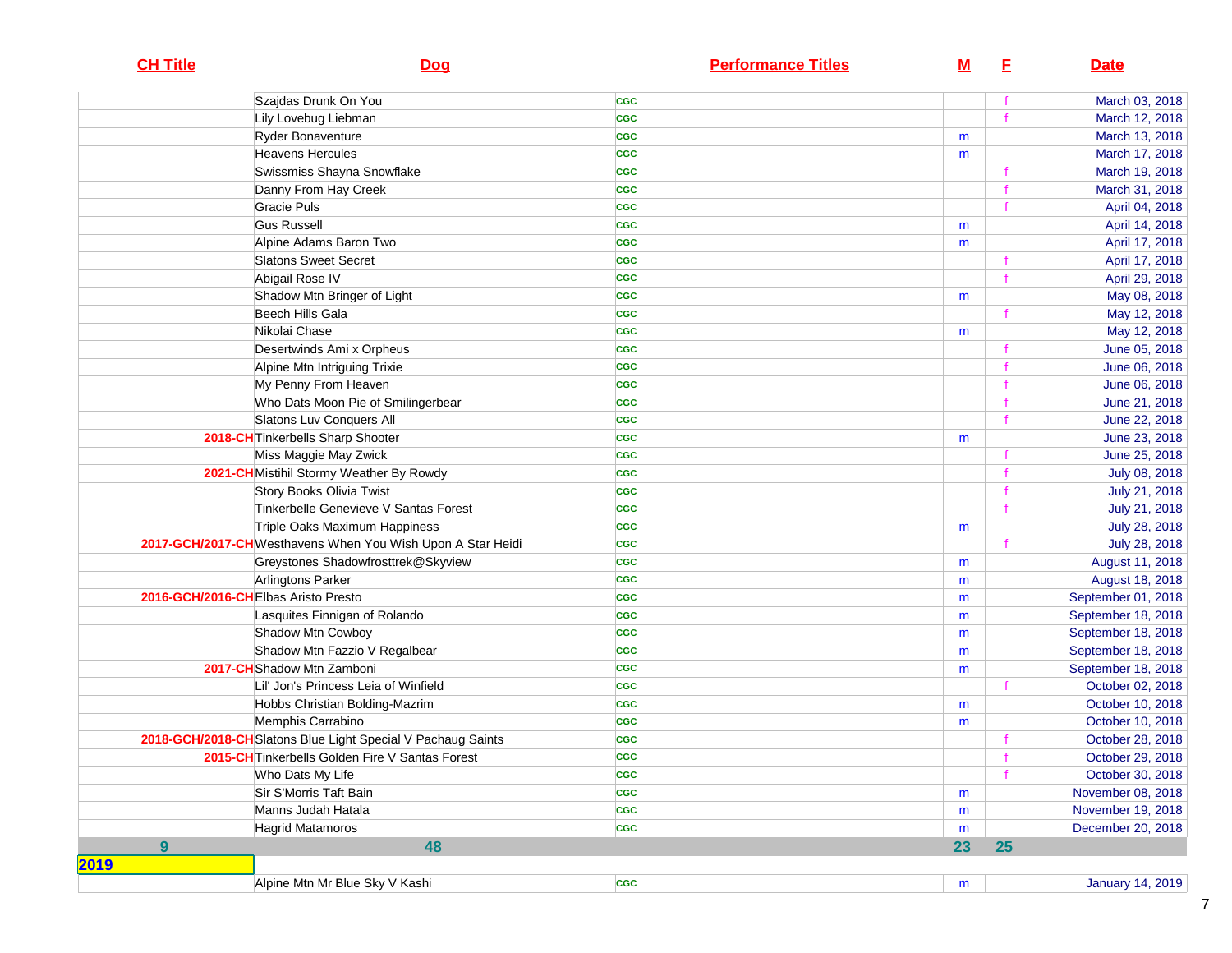| <b>CH Title</b> | Dog                                                     | <b>Performance Titles</b> | <u>M</u> | E | <b>Date</b>             |
|-----------------|---------------------------------------------------------|---------------------------|----------|---|-------------------------|
|                 | Joker Alsani Giants                                     | <b>CGC</b>                | m        |   | <b>January 14, 2019</b> |
|                 | 2013-GCH/2012-CH Trademarks Aphrodite V Kashi           | <b>CGC</b>                |          |   | <b>January 14, 2019</b> |
|                 | Rafter Rocks Top Gun                                    | <b>CGC</b>                | m        |   | <b>January 18, 2019</b> |
|                 | Lasquite Rufina Canyon                                  | <b>CGC</b>                |          |   | <b>January 19, 2019</b> |
|                 | 2018-CH Slatons Alddin Princess                         | <b>CGC</b>                |          |   | February 09, 2019       |
|                 | Gliddens Country Signer                                 | <b>CGC</b>                |          |   | February 11, 2019       |
|                 | Kudos Crown Royal V Regalbear                           | <b>CGC</b>                | m        |   | February 20, 2019       |
|                 | Ramblewoods Cassie                                      | <b>CGC</b>                |          |   | February 21, 2019       |
|                 | Tinkerbells Reflectionofagoldenpatchv.Santasforest      | <b>CGC</b>                |          |   | February 22, 2019       |
|                 | Who Dats Shameless                                      | <b>CGC</b>                | m        |   | February 23, 2019       |
|                 | Aprils Intoxicating Warrior Queen                       | <b>CGC</b>                |          |   | March 01, 2019          |
|                 | Kimber Starr Leer                                       | <b>CGC</b>                |          |   | March 03, 2019          |
|                 | Mochi Ferrell Or                                        | <b>CGC</b>                |          |   | March 07, 2019          |
|                 | Lasquites Grand Mauna Kea                               | <b>CGC</b>                | m        |   | March 09, 2019          |
|                 | Slatons Kentucky Bourbon                                | <b>CGC</b>                | m        |   | March 25, 2019          |
|                 | Woodford                                                | <b>CGC</b>                | m        |   | March 26, 2019          |
|                 | Maricole Saints Tallulah Maple                          | <b>CGC</b>                |          |   | April 02, 2019          |
|                 | Slatons Secret Agent Man                                | <b>CGC</b>                | m        |   | April 04, 2019          |
|                 | 2017-CH Story Book Sentimental Journey V Beau           | <b>CGC</b>                |          |   | May 01, 2019            |
|                 | Nevaeh Angel Rose                                       | <b>CGC</b>                |          |   | May 04, 2019            |
|                 | Slatons Blue Bayou                                      | <b>CGC</b>                | m        |   | May 06, 2019            |
|                 | 2018-GCH/2017-CH Who Dats Tonka Tres Enorme Et Adorable | <b>CGC</b>                | m        |   | May 11, 2019            |
|                 | 2020-CH Kris Kountry Queen of Hearts V Poker            | <b>CGC</b>                |          |   | May 12, 2019            |
|                 | 2019-CH Sandy Pits Rock Hudson Hornet                   | <b>CGC</b>                | m        |   | May 13, 2019            |
|                 | Kudos Rivers Zara V Regalbear                           | <b>CGC</b>                |          |   | May 19, 2019            |
|                 | Oakridge Sailing Away To Sassys Place                   | <b>CGC</b>                | m        |   | May 19, 2019            |
|                 | Lady Greta of Ferncrest                                 | <b>CGC</b>                |          |   | June 04, 2019           |
|                 | <b>Rafter Rock Sweet Pickles</b>                        | <b>CGC</b>                |          |   | June 22, 2019           |
|                 | Tinkerbells Burnin Hot Embers V. Rafter Rock            | <b>CGC</b>                |          |   | June 22, 2019           |
|                 | Westhavens Simsim Sala Bim                              | <b>CGC</b>                | m        |   | June 28, 2019           |
|                 | Scarlet Sebastian                                       | <b>CGC</b>                |          |   | July 01, 2019           |
|                 | Scooter Sebastian                                       | <b>CGC</b>                | m        |   | July 01, 2019           |
|                 | Minnie Kats                                             | <b>CGC</b>                |          |   | July 03, 2019           |
|                 | Who Dats Koda Un Ami Espiegle Moelleux                  | <b>CGC</b>                | m        |   | July 07, 2019           |
|                 | Kaptain                                                 | <b>CGC</b>                | m        |   | July 12, 2019           |
|                 | Noah of Richards Court                                  | <b>CGC</b>                | m        |   | August 10, 2019         |
|                 | Daisy Poncelet                                          | <b>CGC</b>                |          |   | August 11, 2019         |
|                 | Empty Kegs Wishes of Wisteria                           | <b>CGC</b>                | m        |   | September 01, 2019      |
|                 | Lily Brooks                                             | <b>CGC</b>                |          |   | September 07, 2019      |
|                 | Kris Kountry Big Blind V Poker                          | <b>CGC</b>                | m        |   | October 10, 2019        |
|                 | Ramblewoods Cherise                                     | <b>CGC</b>                |          |   | October 11, 2019        |
|                 | 2019-GCH/2019-CHLasquites Ian of Rolando                | <b>CGC</b>                | m        |   | October 19, 2019        |
|                 | 2017-GCH/2017-CHLasquites Yours Mine And Ours           | <b>CGC</b>                | m        |   | October 19, 2019        |
|                 | Howesound Renewed Gratitude                             | <b>CGC</b>                | m        |   | October 22, 2019        |
|                 | 2018-GCH/2018-CHKris Kountry Poker Face                 | <b>CGC</b>                | m        |   | November 16, 2019       |
|                 |                                                         |                           |          |   |                         |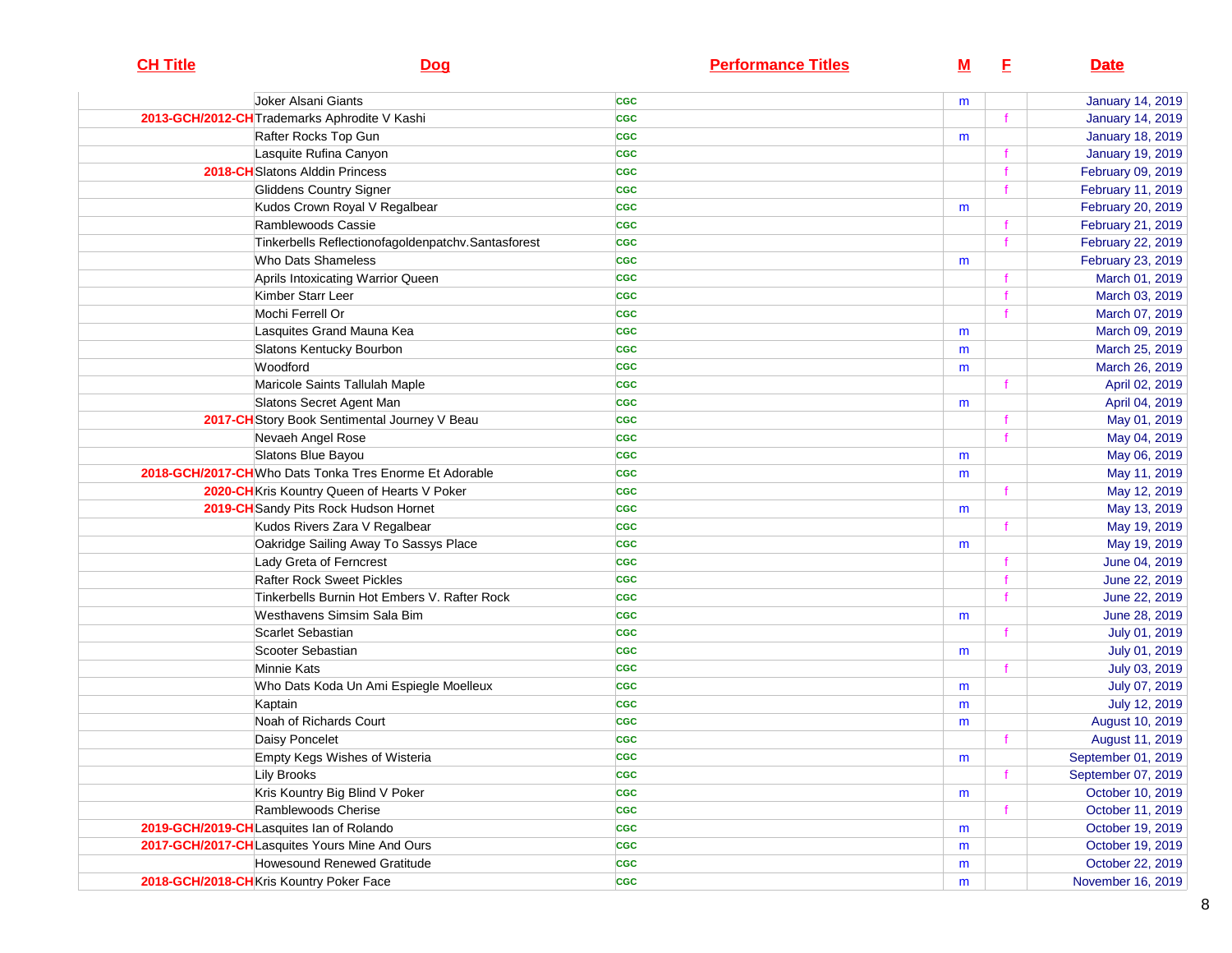| <b>CH Title</b> | Dog                                               | <b>Performance Titles</b> | <u>M</u> | E            | <b>Date</b>                    |
|-----------------|---------------------------------------------------|---------------------------|----------|--------------|--------------------------------|
|                 | Shadow Nissley                                    | <b>CGC</b>                |          |              | December 01, 2019              |
|                 | Howesound Quinn Elizabeth                         | <b>CGC</b>                |          |              | December 02, 2019              |
|                 | Mei Mei                                           | <b>CGC</b>                |          |              | December 05, 2019              |
|                 | Hi Country Shimmering Snowfall                    | <b>CGC</b>                |          |              | December 14, 2019              |
| 9               | 50                                                |                           | 24       | 26           |                                |
| 2020            |                                                   |                           |          |              |                                |
|                 | Ranger XX                                         | <b>CGC</b>                | m        |              | <b>January 18, 2020</b>        |
|                 | Berics Ginger Blossom of Granger                  | <b>CGC</b>                |          |              | February 01, 2020              |
|                 | Cali Girl                                         | <b>CGC</b>                |          |              | February 04, 2020              |
|                 | Gliddens Night Watchman                           | <b>CGC</b>                | m        |              | February 11, 2020              |
|                 | Josie Nala Maple Meadows                          | <b>CGC</b>                |          | f            | February 11, 2020              |
|                 | Snowy Pines Athena                                | <b>CGC</b>                |          | $\mathbf{f}$ | February 23, 2020              |
|                 | Hunfriths Steel Covered Bridge At Cedar           | <b>CGC</b>                | m        |              | March 14, 2020                 |
|                 | <b>Fuzzy Bears Amore'</b><br>Bonnie Jane          | <b>CGC</b>                | m        |              | March 25, 2020                 |
|                 |                                                   | <b>CGC</b><br><b>CGC</b>  |          | $\mathbf f$  | May 20, 2020                   |
|                 | My White Queen Alsani Giants<br>Rubeus            | <b>CGC</b>                |          |              | June 08, 2020                  |
|                 | Yuhase Jersey                                     | <b>CGC</b>                | m        |              | June 16, 2020<br>June 25, 2020 |
|                 | James P Sullivan                                  | <b>CGC</b>                | m        |              | June 26, 2020                  |
|                 | <b>Bjory Brown Lawrence</b>                       | <b>CGC</b>                | m        |              | July 12, 2020                  |
|                 | Sadie Mae Rose                                    | <b>CGC</b>                |          |              | July 17, 2020                  |
|                 | Elsie Rose                                        | <b>CGC</b>                |          |              | August 09, 2020                |
|                 | Jamelles To Sir With Love                         | <b>CGC</b>                | m        |              | August 12, 2020                |
|                 | Kacie II                                          | <b>CGC</b>                |          |              | September 09, 2020             |
|                 | Swisstars Wheres Waldo?                           | <b>CGC</b>                | m        |              | October 05, 2020               |
|                 | 2020-CHLone Cedars Disired Jeul of Rainier        | <b>CGC</b>                |          |              | October 10, 2020               |
|                 | 2021-CH Vicdorys You Will Rise Jeul Kreek         | <b>CGC</b>                |          |              | October 10, 2020               |
|                 | Rufus Majszak                                     | <b>CGC</b>                | m        |              | November 02, 2020              |
|                 | Lil Jons Raised On Country                        | <b>CGC</b>                | m        |              | November 14, 2020              |
|                 | Pachaugs Jameson Bb Bradley                       | <b>CGC</b>                | m        |              | November 14, 2020              |
|                 | 2020-CH Thunder Kegs Au Hubert Accolade Du Hudson | <b>CGC</b>                | m        |              | November 14, 2020              |
| $\mathbf{3}$    | 25                                                |                           | 13       | 12           |                                |
| 2021            |                                                   |                           |          |              |                                |
|                 | Covered Bridges I Must Break You                  | <b>CGC</b>                | m        |              | <b>January 25, 2021</b>        |
|                 | Ms. Mabel Lou                                     | <b>CGC</b>                |          |              | February 06, 2021              |
|                 | Noble Creek Back To The Future @ Cedar            | <b>CGC</b>                | m        |              | March 13, 2021                 |
|                 | Zen Laya                                          | <b>CGC</b>                |          |              | March 25, 2021                 |
|                 | Cache Retreat Bella In The Pnw                    | <b>CGC</b>                |          | f            | May 08, 2021                   |
|                 | <b>Hicountry Pnw Rainshadow</b>                   | <b>CGC</b>                |          |              | May 08, 2021                   |
|                 | Lasquite Llans Liberty Belle                      | <b>CGC</b>                |          | $\mathbf f$  | May 08, 2021                   |
|                 | Shadow Mtn Back To The Future                     | <b>CGC</b>                | m        |              | May 08, 2021                   |
|                 | Silvercrowns Shasta Star                          | CGC                       |          | $\mathbf f$  | May 08, 2021                   |
|                 | Shadow Mtn Bit Bang                               | <b>CGC</b>                |          | $\mathbf{f}$ | May 18, 2021                   |
|                 | Rajah Chewbacca Wright                            | <b>CGC</b>                | m        |              | June 04, 2021                  |
|                 | Montana Mtns Sidewinder V Blue Collar             | <b>CGC</b>                | m        |              | June 06, 2021                  |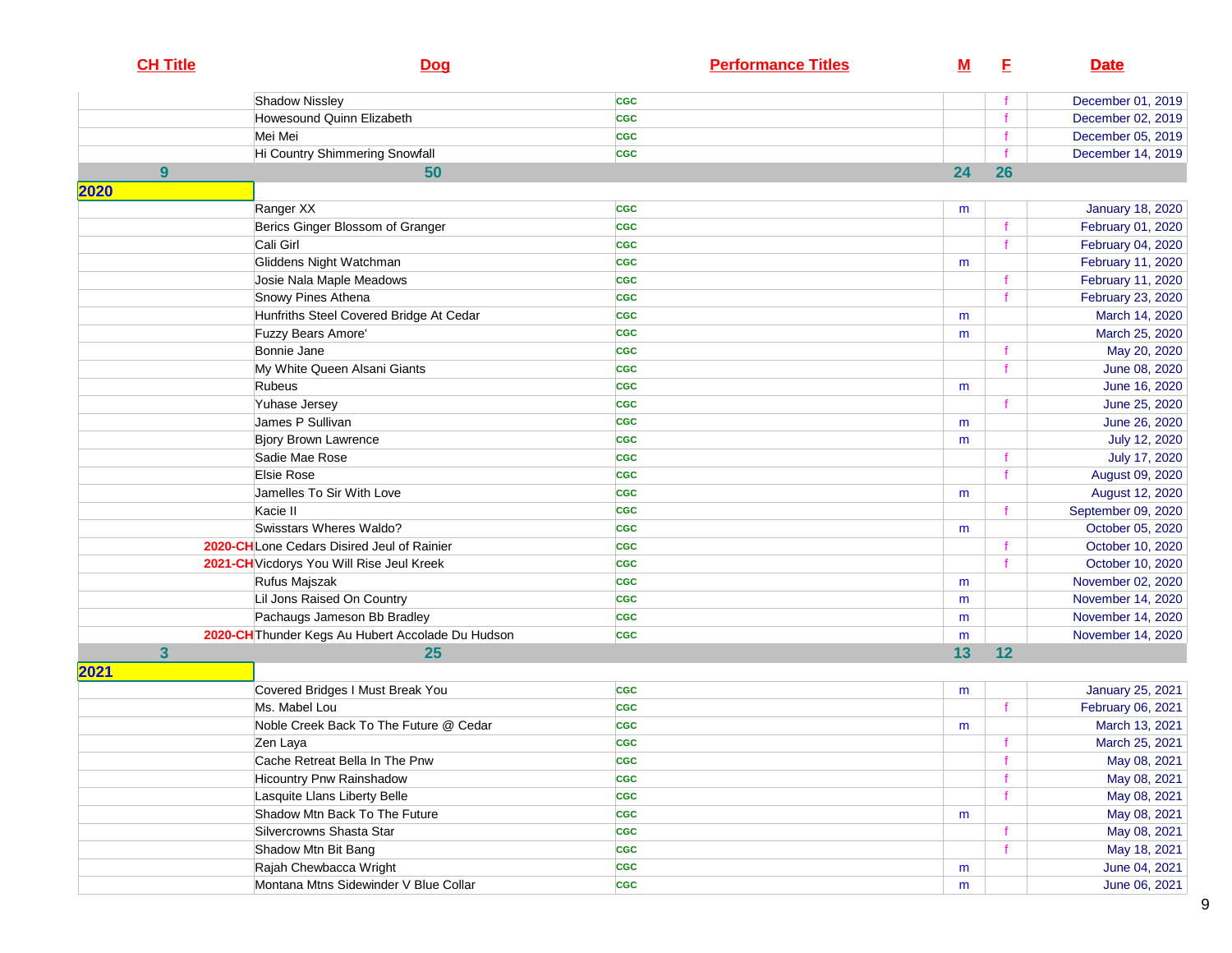| 2021-GCH/2021-CHReemas Fuzzy And Blue<br><b>CGC</b><br>m                | June 21, 2021           |
|-------------------------------------------------------------------------|-------------------------|
| Covered Bridges I Am Mother Nature<br><b>CGC</b>                        | July 12, 2021           |
| Shadow Mtn Kaboom of Thunder<br><b>CGC</b><br>m                         | July 12, 2021           |
| Story Books Bear West<br><b>CGC</b><br>m                                | July 27, 2021           |
| Eidelkeits Avanture Ahead<br><b>CGC</b>                                 | August 01, 2021         |
| Lasquites Edison Let There Be Light<br><b>CGC</b><br>m                  | August 12, 2021         |
| Brody Douglas Sampson of Hay Creek Saints & Danes<br><b>CGC</b><br>m    | August 30, 2021         |
| <b>Tilly VI</b><br><b>CGC</b>                                           | September 04, 2021      |
| Cascades Avalanche At Paradise<br><b>CGC</b>                            | September 21, 2021      |
| 2021-GCH/2021-CH Brandau Ridge Big Easy<br><b>CGC</b><br>m              | September 29, 2021      |
| 2021-GCH/2021-CH Brandau Ridge Bourbon Street<br><b>CGC</b>             | September 29, 2021      |
| Covered Bridges Jokers Little Princess V Dementhon<br><b>CGC</b>        | September 29, 2021      |
| Sandy Pits Hb Lady Liberty<br><b>CGC</b>                                | September 29, 2021      |
| 2019-CH Sandy Pits Jaguar Xk Coup'R<br><b>CGC</b><br>m                  | September 29, 2021      |
| Story Books Megabyte<br><b>CGC</b>                                      | September 29, 2021      |
| Darla III<br><b>CGC</b><br>f                                            | October 01, 2021        |
| Mabel Ann Sullivan<br><b>CGC</b>                                        | October 26, 2021        |
| Hkj's Calm In The Storm<br><b>CGC</b>                                   | November 01, 2021       |
| Raphael Fletcher<br><b>CGC</b><br>m                                     | November 17, 2021       |
| Emily Oakley Mitchell<br><b>CGC</b>                                     | December 06, 2021       |
| 4<br>32<br>13<br>19                                                     |                         |
| 2022                                                                    |                         |
| Slatons Moose Leeson<br><b>CGC</b><br>m                                 | <b>January 16, 2022</b> |
| Twin Hickory Jokers 'R Wild<br><b>CGC</b><br>m                          | <b>January 19, 2022</b> |
| 2020-CH Sandrimars Come Monday V Revilo<br><b>CGC</b>                   | January 21, 2022        |
| Thunder Kegs 'Cuz I Can<br><b>CGC</b>                                   | February 05, 2022       |
| Masquerades Winston Victory At All Cost V Zettersten<br><b>CGC</b><br>m | February 07, 2022       |
| Granites Pennys From Heaven<br><b>CGC</b><br>f                          | February 20, 2022       |
| Leda<br><b>CGC</b><br>$\mathbf{f}$                                      | March 22, 2022          |
| Titan XXVI<br><b>CGC</b><br>m                                           | March 25, 2022          |
| <b>Addy May</b><br><b>CGC</b>                                           | April 09, 2022          |
| Whiskey Washington<br><b>CGC</b><br>m                                   | April 11, 2022          |
| Tiny Guittar<br><b>CGC</b><br>m                                         | April 14, 2022          |
| Mack T Dowling<br><b>CGC</b><br>m                                       | April 24, 2022          |
| 12<br>7<br>5                                                            |                         |
| 60<br>203<br>400<br>197                                                 |                         |
| <b>CGCA</b><br>2013                                                     |                         |
| 2013-GCHLasquites May of Denver<br><b>CGCA</b>                          | October 01, 2013        |
| 2013-GCH/2013-CH Rock And Roll Pinball Wizard<br><b>CGCA</b><br>m       | October 01, 2013        |
| 2012-GCH/2011-CH Stoans Xena Anne De Peru<br>CGCA                       | October 01, 2013        |
| Lasquites Xantana V Lorenzo<br>CGCA                                     | November 02, 2013       |
| 2010-CH Rainiers Rough Rider<br><b>CGCA</b><br>m                        | November 06, 2013       |
| 2011-CHLasquites HRH Walter<br><b>CGCA</b><br>m                         | November 13, 2013       |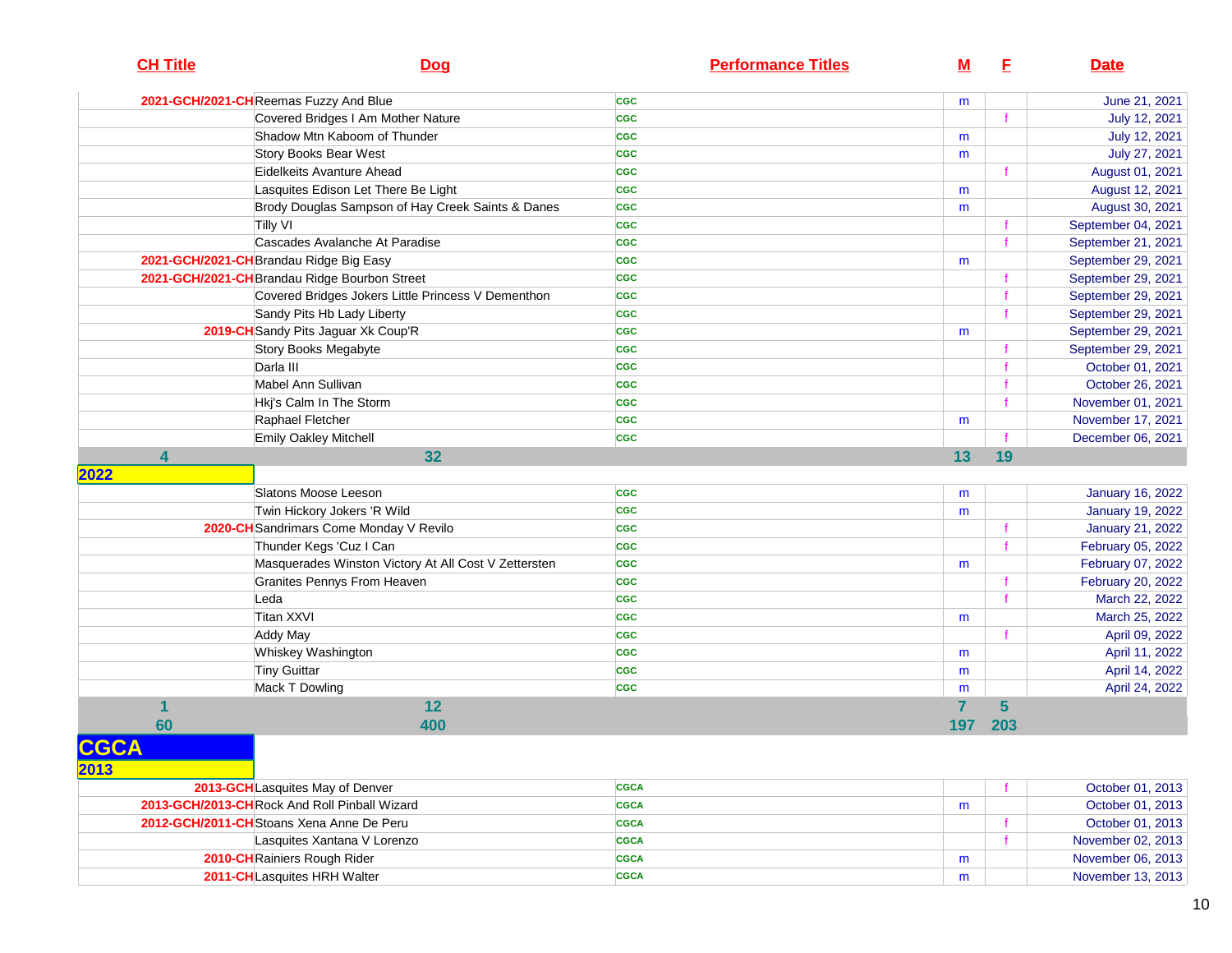| <b>CH Title</b> | <u>Doq</u>                                       | <b>Performance Titles</b> | M              | E            | <b>Date</b>             |
|-----------------|--------------------------------------------------|---------------------------|----------------|--------------|-------------------------|
|                 | Bakwens Lord Benson of Kendall PL                | <b>CGCA</b>               | m              |              | November 16, 2013       |
|                 | 2010-GCH/2008-CH Jamelles Aristocrat V Elba      | <b>CGCA</b>               | m              |              | November 22, 2013       |
| $6\phantom{a}$  | 8                                                |                           | 5              | $\mathbf{3}$ |                         |
| 2014            |                                                  |                           |                |              |                         |
|                 | Po Chu Ping (Chewie)                             | <b>CGCA</b>               | m              |              | <b>January 22, 2014</b> |
|                 | Dun-Z Oops I Did It Again                        | <b>CGCA</b>               | m              |              | February 20, 2014       |
|                 | 2013-PACH Snowy Pines Hummer                     | <b>CGCA</b>               | m              |              | February 20, 2014       |
|                 | Snowy Pines Tundra                               | <b>CGCA</b>               |                |              | February 20, 2014       |
|                 | Scratch & Dents Soldier of Fortune               | <b>CGCA</b>               | m              |              | March 30, 2014          |
|                 | Styningers Sophie                                | <b>CGCA</b>               |                |              | April 27, 2014          |
|                 | Roaming Through The Snowflakes                   | <b>CGCA</b>               | m              |              | May 24, 2014            |
|                 | Beowoff                                          | <b>CGCA</b>               | m              |              | June 03, 2014           |
|                 | Cache Retreat Friendly Ghost                     | <b>CGCA</b>               |                |              | June 22, 2014           |
|                 | <b>Blue Collar Mischief Maker</b>                | <b>CGCA</b>               |                |              | July 13, 2014           |
|                 | Montana Mtns Dance N The Twist And Shout         | <b>CGCA</b>               | m              |              | July 17, 2014           |
|                 | Annie Maria                                      | <b>CGCA</b>               |                |              | July 21, 2014           |
|                 | 2013-CH Yukons Hogans Bernard                    | <b>CGCA</b>               | m              |              | July 27, 2014           |
|                 | 2012-GCH/2012-CHAksalas Peyton                   | <b>CGCA</b>               | m              |              | July 30, 2014           |
|                 | <b>2013-CH</b> Ambersand Winds of Winter         | <b>CGCA</b>               | m              |              | October 03, 2014        |
|                 | 2013-CH Slatons Blinded By Gizis Lite            | <b>CGCA</b>               | m              |              | October 12, 2014        |
|                 | 2014-CH Country Haven Cleopatra V Kings Row      | <b>CGCA</b>               |                |              | November 07, 2014       |
|                 | 2009-CH Subira Alucian                           | <b>CGCA</b>               | m              |              | November 07, 2014       |
|                 | Derosiers Cooperstown                            | <b>CGCA</b>               | m              |              | November 16, 2014       |
| $\overline{7}$  | 19                                               |                           | 13             | 6            |                         |
| 2015            |                                                  |                           |                |              |                         |
|                 | Summerlyns U R My Keb V Showme                   | <b>CGCA</b>               |                |              | February 19, 2015       |
|                 | 3g's Princess Ivy                                | <b>CGCA</b>               |                |              | February 25, 2015       |
|                 | Slatons Melts Your Heart                         | <b>CGCA</b>               | m              |              | March 28, 2015          |
|                 | Jamelles Ulysses S Grant                         | <b>CGCA</b>               | m              |              | May 16, 2015            |
|                 | Butchs Tuff Little Holly Barry                   | <b>CGCA</b>               |                |              | June 01, 2015           |
|                 | Avalanche XIII                                   | <b>CGCA</b>               |                |              | June 02, 2015           |
|                 | Jeul Kreeks A Rockstar For Vicdory               | <b>CGCA</b>               |                |              | July 18, 2015           |
|                 | West Winds Hero My Mag Haven Sent                | <b>CGCA</b>               | m              |              | July 30, 2015           |
|                 | West Winds Rockvalley Bronson                    | <b>CGCA</b>               | m              |              | July 30, 2015           |
|                 | Caspian Minika Sashihara                         | <b>CGCA</b>               | m              |              | August 10, 2015         |
|                 | 2014-GCH/2013-CH Sandrimars Buffett Rocks Revilo | <b>CGCA</b>               | m              |              | October 24, 2015        |
| $\mathbf{1}$    | 11                                               |                           | $6\phantom{a}$ | 5            |                         |
| 2016            |                                                  |                           |                |              |                         |
|                 | Woodcrest On A Slippery Slope Aspen              | <b>CGCA</b>               |                |              | <b>January 12, 2016</b> |
|                 | Beech Hills Arlington                            | <b>CGCA</b>               | m              |              | April 03, 2016          |
|                 | 2015-CH Who Dats Baron La Croix                  | <b>CGCA</b>               | m              |              | April 03, 2016          |
|                 | Archimedes                                       | <b>CGCA</b>               | m              |              | April 14, 2016          |
|                 | Auveron Vandervoort                              | <b>CGCA</b>               | m              |              | May 04, 2016            |
|                 | Nerthus Queen Isabella                           | <b>CGCA</b>               |                |              | May 04, 2016            |
|                 |                                                  |                           |                |              |                         |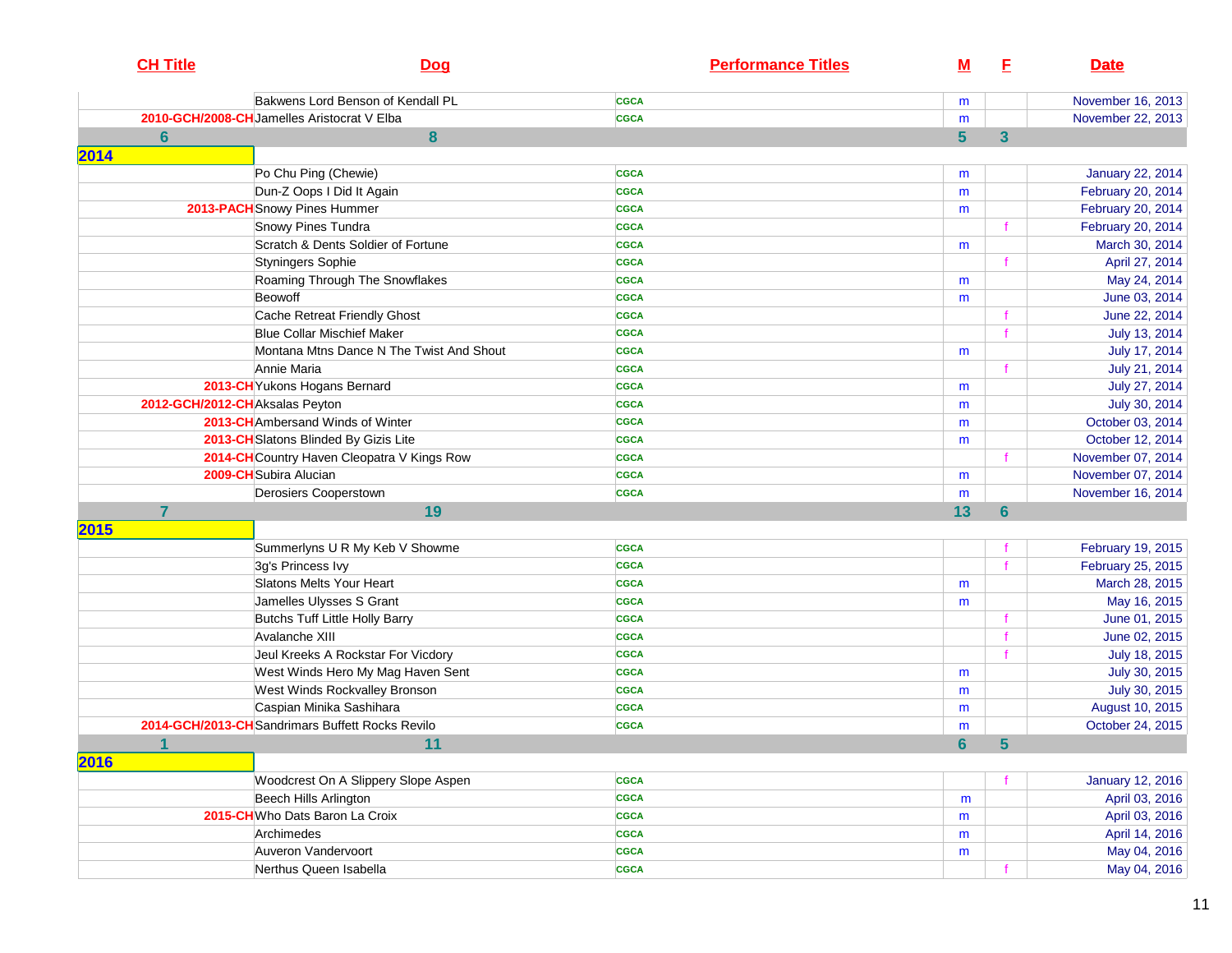| <b>CH Title</b> | <b>Dog</b>                                      | <b>Performance Titles</b> | м                       | E | <b>Date</b>             |
|-----------------|-------------------------------------------------|---------------------------|-------------------------|---|-------------------------|
|                 | Mistihil Quilcene Denman                        | <b>CGCA</b>               | m                       |   | May 14, 2016            |
|                 | Hercules Melvin Edelman                         | <b>CGCA</b>               | m                       |   | May 27, 2016            |
|                 | Southern Stars Tobby Jack Alexander             | <b>CGCA</b>               | m                       |   | June 14, 2016           |
|                 | Lasquites Ulysses V Denman                      | <b>CGCA</b>               | m                       |   | July 22, 2016           |
|                 | Lasquites Username Is Dexter                    | <b>CGCA</b>               | m                       |   | July 22, 2016           |
|                 | 2015-GCH Stoans Cow Boy of Windshadows          | <b>CGCA</b>               | m                       |   | July 22, 2016           |
|                 | 2011-GCH Vicdorys Pretty In Pink Diamonds       | <b>CGCA</b>               |                         |   | July 24, 2016           |
|                 | 2016-CH Shadow Mtn Zenobia Von Ravensberg       | <b>CGCA</b>               |                         |   | August 02, 2016         |
|                 | Large Paw Nika For Brandauridge                 | <b>CGCA</b>               |                         |   | August 10, 2016         |
|                 | Gracie Louise                                   | <b>CGCA</b>               |                         |   | September 20, 2016      |
|                 | 2016-CH Skyviews Masqurade                      | <b>CGCA</b>               |                         |   | October 15, 2016        |
|                 | 2014-GCHS Vicdorys Unleash The Dark Knight      | <b>CGCA</b>               | m                       |   | October 30, 2016        |
|                 | <b>Clementine Rose</b>                          | <b>CGCA</b>               |                         |   | November 04, 2016       |
|                 | Aspen XI                                        | <b>CGCA</b>               |                         |   | November 26, 2016       |
|                 | Lasquites Payson Po'Okela of Kris Kountry       | <b>CGCA</b>               | m                       |   | December 15, 2016       |
| 6               | 21                                              |                           | 12                      | 9 |                         |
| 2017            |                                                 |                           |                         |   |                         |
|                 | Jeul Kreeks Abel Is In The Garden of Vicdory    | <b>CGCA</b>               |                         |   | March 05, 2017          |
|                 | 2016-GCH/2015-CHSlatons Ticket To Ride          | <b>CGCA</b>               | m                       |   | April 01, 2017          |
|                 | Skyviews Montana Miss Tuff Enough               | <b>CGCA</b>               |                         |   | July 27, 2017           |
|                 | Jedi Rey of Jakku                               | <b>CGCA</b>               |                         |   | September 09, 2017      |
|                 | Epic Saint Nikolaus                             | <b>CGCA</b>               | m                       |   | September 24, 2017      |
|                 | <b>Oscar Charles</b>                            | <b>CGCA</b>               | m                       |   | September 28, 2017      |
|                 | Agostis Rufus                                   | <b>CGCA</b>               | m                       |   | December 09, 2017       |
|                 | Shadow Mtn Quidditch V Vicfory                  | <b>CGCA</b>               |                         |   | December 09, 2017       |
|                 | 8                                               |                           | $\overline{\mathbf{4}}$ | 4 |                         |
| 2018            |                                                 |                           |                         |   |                         |
|                 | 2018-GCH/2017-CHLasquites Xavier V Horace       | <b>CGCA</b>               | m                       |   | <b>January 19, 2018</b> |
|                 | Sir Carson of Kramer Manor                      | <b>CGCA</b>               | m                       |   | April 25, 2018          |
|                 | Tinkerbelle Genevieve V Santas Forest           | <b>CGCA</b>               |                         |   | July 21, 2018           |
|                 | 2018-CH Tinkerbells Sharp Shooter               | <b>CGCA</b>               | m                       |   | July 21, 2018           |
|                 | Triple Oaks Maximum Happiness                   | <b>CGCA</b>               | m                       |   | August 06, 2018         |
|                 | 2016-GCH/2016-CHElbas Aristo Presto             | <b>CGCA</b>               | m                       |   | September 18, 2018      |
|                 | 2017-GCH/2016-CH Starbrites Ellington V Cedar   | <b>CGCA</b>               | m                       |   | September 18, 2018      |
|                 | 2015-CH Tinkerbells Golden Fire V Santas Forest | <b>CGCA</b>               |                         |   | October 28, 2018        |
|                 | Swissmiss Shayna Snowflake                      | <b>CGCA</b>               |                         |   | December 03, 2018       |
|                 | Shadow Mtn Fazzio V Regalbear                   | <b>CGCA</b>               | m                       |   | December 09, 2018       |
| $5\phantom{a}$  | 10                                              |                           | 7 <sup>1</sup>          | 3 |                         |
| 2019            |                                                 |                           |                         |   |                         |
|                 | Rafter Rocks Top Gun                            | <b>CGCA</b>               | m                       |   | January 18, 2019        |
|                 | Lil' Jon's Princess Leia of Winfield            | <b>CGCA</b>               |                         |   | March 23, 2019          |
|                 | Mochi Ferrell Or                                | <b>CGCA</b>               |                         |   | March 23, 2019          |
|                 | <b>Slatons Sweet Secret</b>                     | <b>CGCA</b>               |                         |   | April 04, 2019          |
|                 | Kimber Starr Leer                               | <b>CGCA</b>               |                         |   | April 07, 2019          |
|                 |                                                 |                           |                         |   |                         |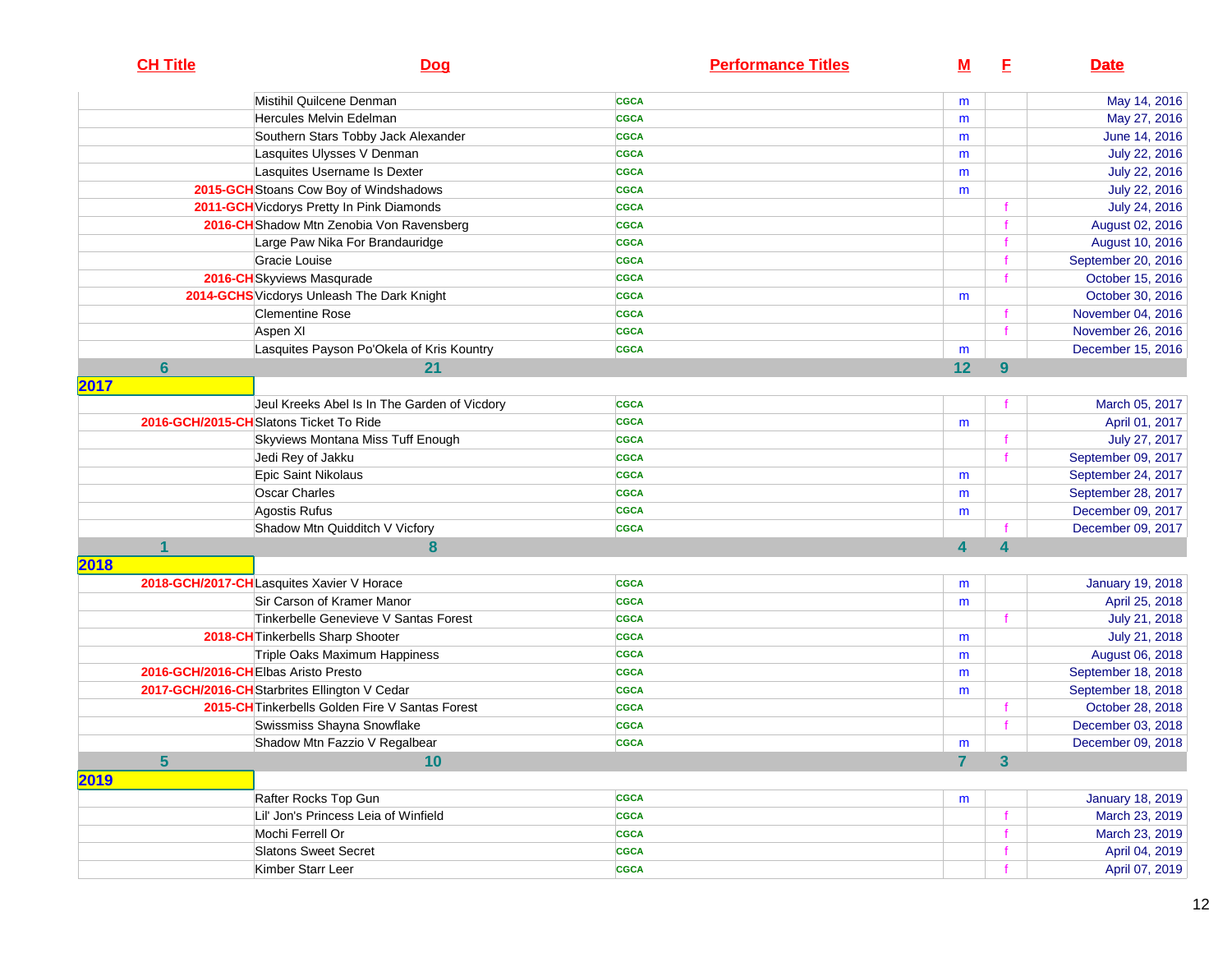|             | <b>CH Title</b>                             | <b>Dog</b>                                          | <b>Performance Titles</b> | <u>M</u>       | E           | <b>Date</b>             |
|-------------|---------------------------------------------|-----------------------------------------------------|---------------------------|----------------|-------------|-------------------------|
|             |                                             | Slatons Secret Agent Man                            | <b>CGCA</b>               | m              |             | April 11, 2019          |
|             |                                             | 2018-CH Mistihil Pollyanna Rules                    | <b>CGCA</b>               |                |             | April 27, 2019          |
|             | 2017-GCH/2016-CH Gliddens Yosminty Sam I Am |                                                     | <b>CGCA</b>               | m              |             | May 22, 2019            |
|             |                                             | Slatons Kentucky Bourbon                            | <b>CGCA</b>               | m              |             | May 22, 2019            |
|             |                                             | <b>Rafter Rock Sweet Pickles</b>                    | <b>CGCA</b>               |                | f           | June 22, 2019           |
|             |                                             | Tinkerbells Burnin Hot Embers V. Rafter Rock        | <b>CGCA</b>               |                | f           | June 22, 2019           |
|             |                                             | Kudos Crown Royal V Regalbear                       | <b>CGCA</b>               | m              |             | August 03, 2019         |
|             |                                             | Tinkerbells Reflectionofagoldenpatchv. Santasforest | <b>CGCA</b>               |                |             | October 02, 2019        |
|             |                                             | Bernoulli Cern Zuzich                               | <b>CGCA</b>               | m              |             | October 16, 2019        |
|             |                                             | 2018-GCH/2018-CHKris Kountry Poker Face             | <b>CGCA</b>               | m              |             | November 16, 2019       |
|             |                                             | Kris Kountry Big Blind V Poker                      | <b>CGCA</b>               | m              |             | November 24, 2019       |
|             | $\mathbf{3}$                                | 16                                                  |                           | 8              | 8           |                         |
| 2020        |                                             |                                                     |                           |                |             |                         |
|             |                                             | Snowy Pines Athena                                  | <b>CGCA</b>               |                |             | February 23, 2020       |
|             |                                             | Fuzzy Bears Amore'                                  | <b>CGCA</b>               | m              |             | June 02, 2020           |
|             |                                             | Josie Nala Maple Meadows                            | <b>CGCA</b>               |                |             | June 06, 2020           |
|             |                                             | Elsie Rose                                          | <b>CGCA</b>               |                | f           | August 29, 2020         |
|             |                                             | Yuhases Jersey                                      | <b>CGCA</b>               |                | f           | September 24, 2020      |
|             |                                             | Rufus Majszak                                       | <b>CGCA</b>               | m              |             | November 11, 2020       |
|             | $\mathbf{0}$                                | $6\phantom{1}$                                      |                           | $\overline{2}$ | 4           |                         |
| 2021        |                                             |                                                     |                           |                |             |                         |
|             |                                             | James P Sullivan                                    | <b>CGCA</b>               | m              |             | <b>January 26, 2021</b> |
|             |                                             | Ms. Mabel Lou                                       | <b>CGCA</b>               |                | $\mathbf f$ | February 07, 2021       |
|             |                                             | Chloe Maple Johnson                                 | <b>CGCA</b>               |                | $\mathbf f$ | June 27, 2021           |
|             |                                             | 2020-GCH/2019-CHKris Kountry Big Blind V Poker      | <b>CGCA</b>               | m              |             | August 07, 2021         |
|             |                                             | Mabel Ann Sullivan                                  | <b>CGCA</b>               |                |             | November 08, 2021       |
|             |                                             | Tilly VI                                            | <b>CGCA</b>               |                |             | November 12, 2021       |
|             |                                             | Brody Dopuglas Sampson of Hay Creek Saints & Danes  | <b>CGCA</b>               | m              |             | December 06, 2021       |
|             |                                             |                                                     |                           | 3              | 4           |                         |
| 2022        |                                             |                                                     |                           |                |             |                         |
|             |                                             | Cache Retreat Bella In The Pnw                      | <b>CGCA</b>               |                |             | <b>January 21, 2022</b> |
|             |                                             | 2021-CH Hicountry Pnw Rainshadow                    | <b>CGCA</b>               |                |             | January 21, 2022        |
|             |                                             | 2021-GCH/2021-CHReemas Fuzzy And Blue               | <b>CGCA</b>               | m              |             | February 16, 2022       |
|             |                                             | 2021-CH Mistihil Stormy Weather By Rowdy            | <b>CGCA</b>               |                |             | March 13, 2022          |
|             |                                             | Titan XXVI                                          | <b>CGCA</b>               | m              |             | March 25, 2022          |
|             |                                             | Shadow Mtn Kaboom of Thunder                        | <b>CGCA</b>               | m              |             | April 10, 2022          |
|             | 3                                           | 6                                                   |                           | 3              | 3           |                         |
|             | 33                                          | 112                                                 |                           | 63             | 49          |                         |
| <b>CGCU</b> |                                             |                                                     |                           |                |             |                         |
| 2015        |                                             |                                                     |                           |                |             |                         |
|             |                                             | Po Chu Ping (Chewie)                                | <b>CGCU</b>               | m              |             | June 11, 2015           |
|             |                                             | Caspian Minika Sashihara                            | <b>CGCU</b>               | m              |             | August 10, 2015         |
|             |                                             | Butchs Tuff Little Holly Barry                      | <b>CGCU</b>               |                |             | September 13, 2015      |
|             |                                             | 2015-PACH3 Snowy Pines Hummer                       | <b>CGCU</b>               | m              |             | December 03, 2015       |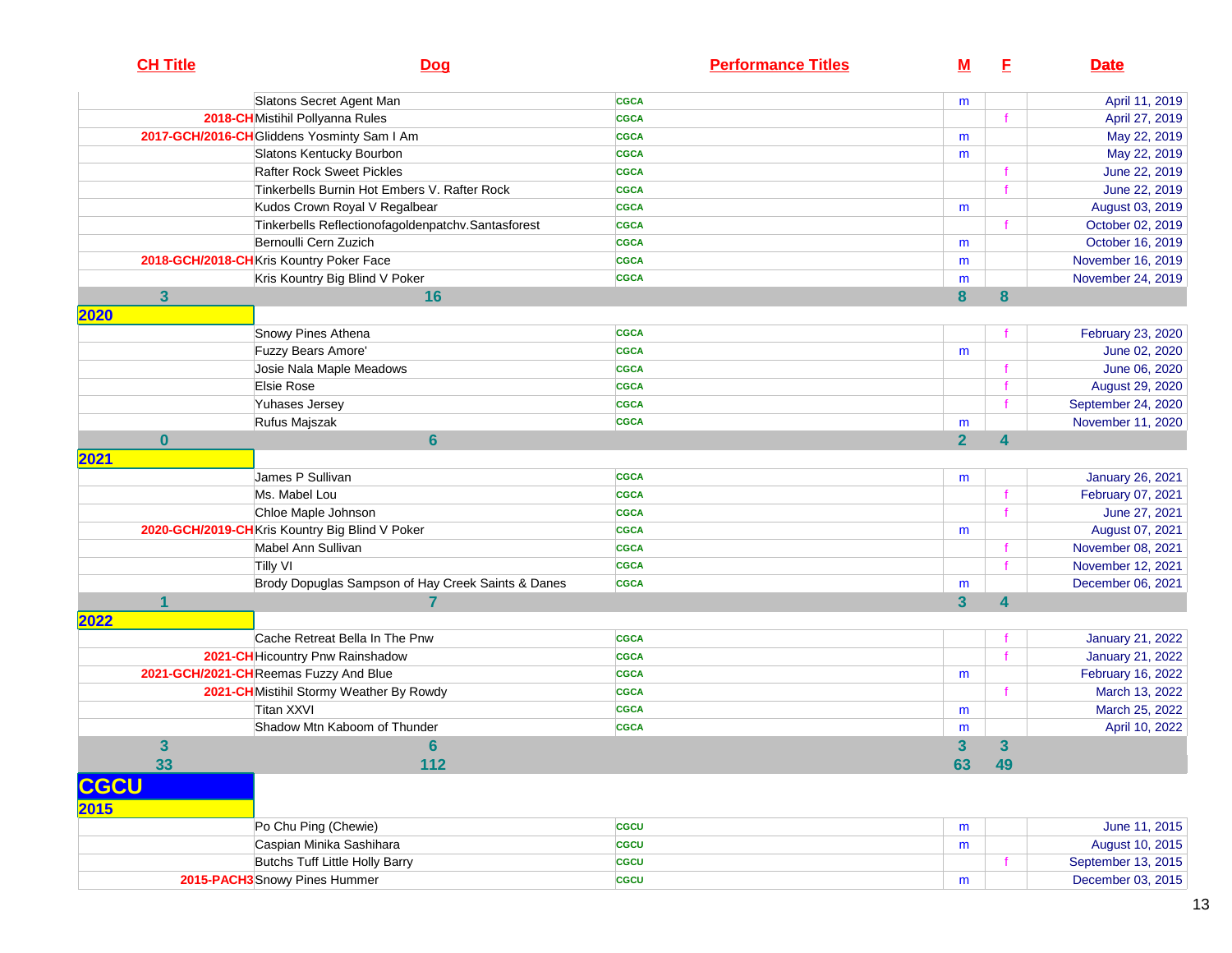|      | <b>CH Title</b> | <b>Dog</b>                                        | <b>Performance Titles</b> | <u>M</u>                | E                       | <b>Date</b>             |
|------|-----------------|---------------------------------------------------|---------------------------|-------------------------|-------------------------|-------------------------|
|      |                 | Snowy Pines Thndra                                | cacu                      |                         |                         | December 03, 2015       |
|      | 1               | $5\phantom{.0}$                                   |                           | $\overline{\mathbf{3}}$ | $\overline{2}$          |                         |
| 2016 |                 |                                                   |                           |                         |                         |                         |
|      |                 | Archimedes                                        | cacu                      | m                       |                         | April 14, 2016          |
|      |                 | Hercules Melvin Edelman                           | cacu                      | m                       |                         | May 27, 2016            |
|      | $\mathbf{0}$    | $\overline{2}$                                    |                           | $\overline{2}$          | $\bf{0}$                |                         |
| 2017 |                 |                                                   |                           |                         |                         |                         |
|      |                 | Skyviews Montana Miss Tuff Enough                 | <b>CGCU</b>               |                         |                         | June 04, 2017           |
|      |                 | Mytymos Firehouse Banjos Last Song Matilda        | <b>CGCU</b>               |                         |                         | July 23, 2017           |
|      |                 | <b>Clementine Rose</b>                            | <b>CGCU</b>               |                         |                         | July 29, 2017           |
|      |                 | Epic Saint Nikolaus                               | <b>CGCU</b>               | m                       |                         | September 24, 2017      |
|      |                 | 2016-CH Skyviews Masqurade                        | <b>CGCU</b>               |                         |                         | December 07, 2017       |
|      |                 | $5\phantom{1}$                                    |                           | 1                       | $\boldsymbol{A}$        |                         |
| 2018 |                 |                                                   |                           |                         |                         |                         |
|      |                 | Sir Carson of Kramer Manor                        | <b>CGCU</b>               | m                       |                         | April 25, 2018          |
|      |                 | Montana Mtns Dance N The Twist And Shout          | cacu                      | m                       |                         | June 03, 2018           |
|      |                 | Tinkerbelle Genevieve V Santas Forest             | <b>CGCU</b>               |                         | f                       | July 21, 2018           |
|      |                 | 2018-CH Tinkerbells Sharp Shooter                 | <b>CGCU</b>               | m                       |                         | July 21, 2018           |
|      | 1               | $\overline{\mathbf{4}}$                           |                           | $\overline{\mathbf{3}}$ | 1                       |                         |
| 2019 |                 |                                                   |                           |                         |                         |                         |
|      |                 | Rafter Rocks Top Gun                              | cacu                      | m                       |                         | <b>January 18, 2019</b> |
|      |                 | 2015-CH Tinkerbells Golden Fire V Santas Forest   | <b>CGCU</b>               |                         |                         | <b>January 18, 2019</b> |
|      |                 | Kimber Starr Leer                                 | <b>CGCU</b>               |                         |                         | April 14, 2019          |
|      |                 | 2014-GCH/2014-CH Kings Row Caesar V Country Haven | <b>CGCU</b>               | m                       |                         | July 24, 2019           |
|      |                 | Bernoulli Cern Zuzich                             | <b>CGCU</b>               | m                       |                         | November 24, 2019       |
|      |                 | My Penny Fron Heaven                              | <b>CGCU</b>               |                         |                         | December 18, 2019       |
|      | $\overline{2}$  | $6\phantom{a}$                                    |                           | $\mathbf{3}$            | $\overline{\mathbf{3}}$ |                         |
| 2020 |                 |                                                   |                           |                         |                         |                         |
|      |                 | Kudos Crown Royal Regalbear                       | <b>CGCU</b>               | m                       |                         | February 06, 2020       |
|      |                 | Snowy Pines Athena                                | <b>CGCU</b>               |                         | $\mathbf f$             | February 29, 2020       |
|      |                 | Yuhases Jersey                                    | <b>CGCU</b>               |                         | $\mathbf{f}$            | June 25, 2020           |
|      |                 | Fuzzy Bears Amore'                                | <b>CGCU</b>               | m                       |                         | November 10, 2020       |
|      | $\mathbf{0}$    | $\overline{\mathbf{4}}$                           |                           | $\overline{2}$          | $\overline{2}$          |                         |
| 2021 |                 |                                                   |                           |                         |                         |                         |
|      |                 | Zen Laya                                          | <b>CGCU</b>               |                         |                         | May 03, 2021            |
|      |                 | Rufus Majszak                                     | <b>CGCU</b>               | m                       |                         | May 23, 2021            |
|      |                 | Chloe Maple Johnson                               | <b>CGCU</b>               |                         |                         | June 27, 2021           |
|      |                 | 2020-GCH/2019-CHKris Kountry Big Blind V Poker    | <b>CGCU</b>               | m                       |                         | August 07, 2021         |
|      |                 | James P Sullivan                                  | <b>CGCU</b>               | m                       |                         | September 17, 2021      |
|      |                 | Mabel Ann Sullivan                                | cacu                      |                         |                         | November 08, 2021       |
|      | 1               | $6\phantom{a}$                                    |                           | $\overline{3}$          | $\overline{\mathbf{3}}$ |                         |
| 2022 |                 |                                                   |                           |                         |                         |                         |
|      |                 | Cache Retreat Bella In The Pnw                    | cacu                      |                         |                         | <b>January 21, 2022</b> |
|      |                 | 2021-CH Hicountry Pnw Rainshadow                  | <b>CGCU</b>               |                         |                         | <b>January 21, 2022</b> |
|      |                 |                                                   |                           |                         |                         |                         |